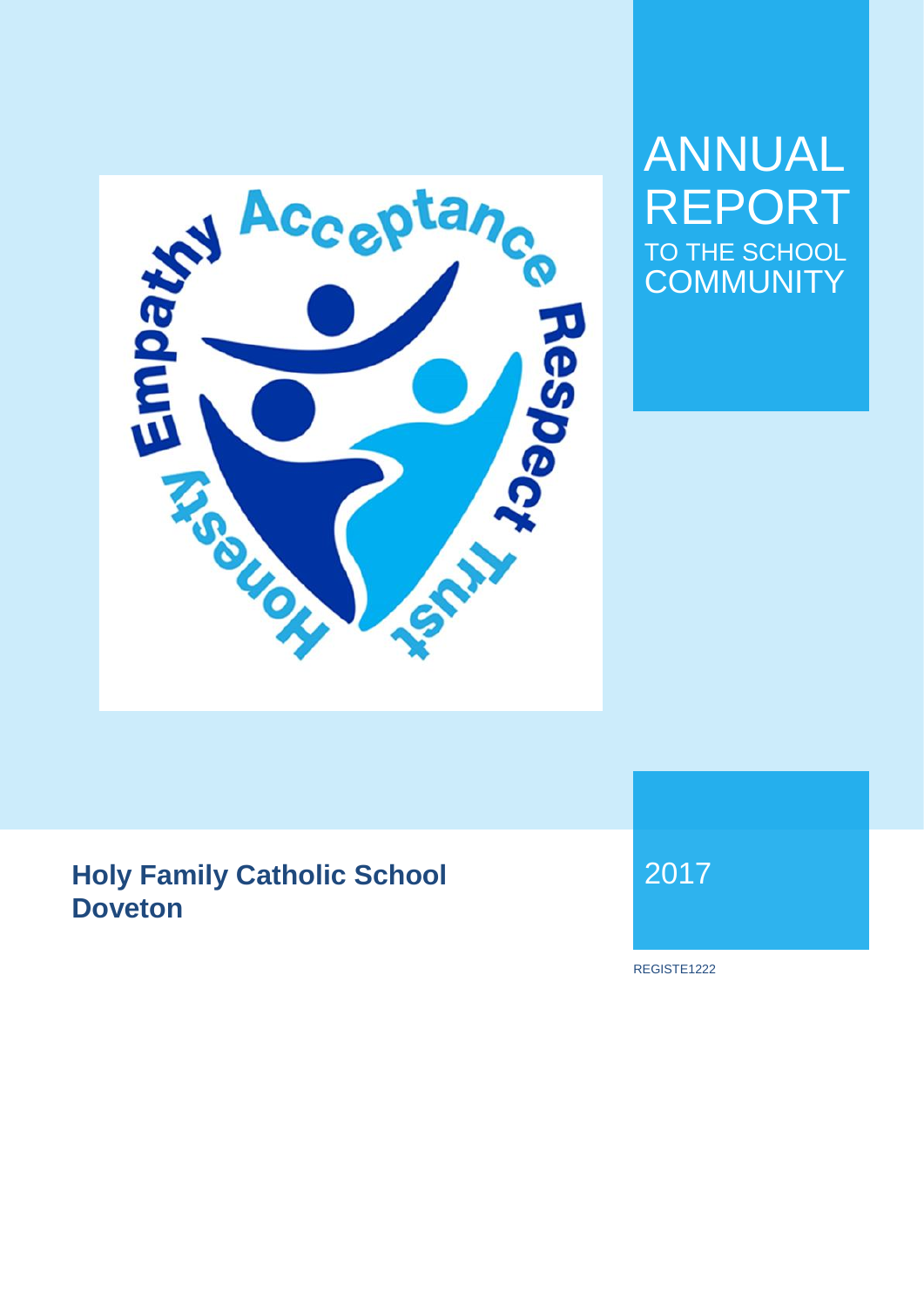### **Contents**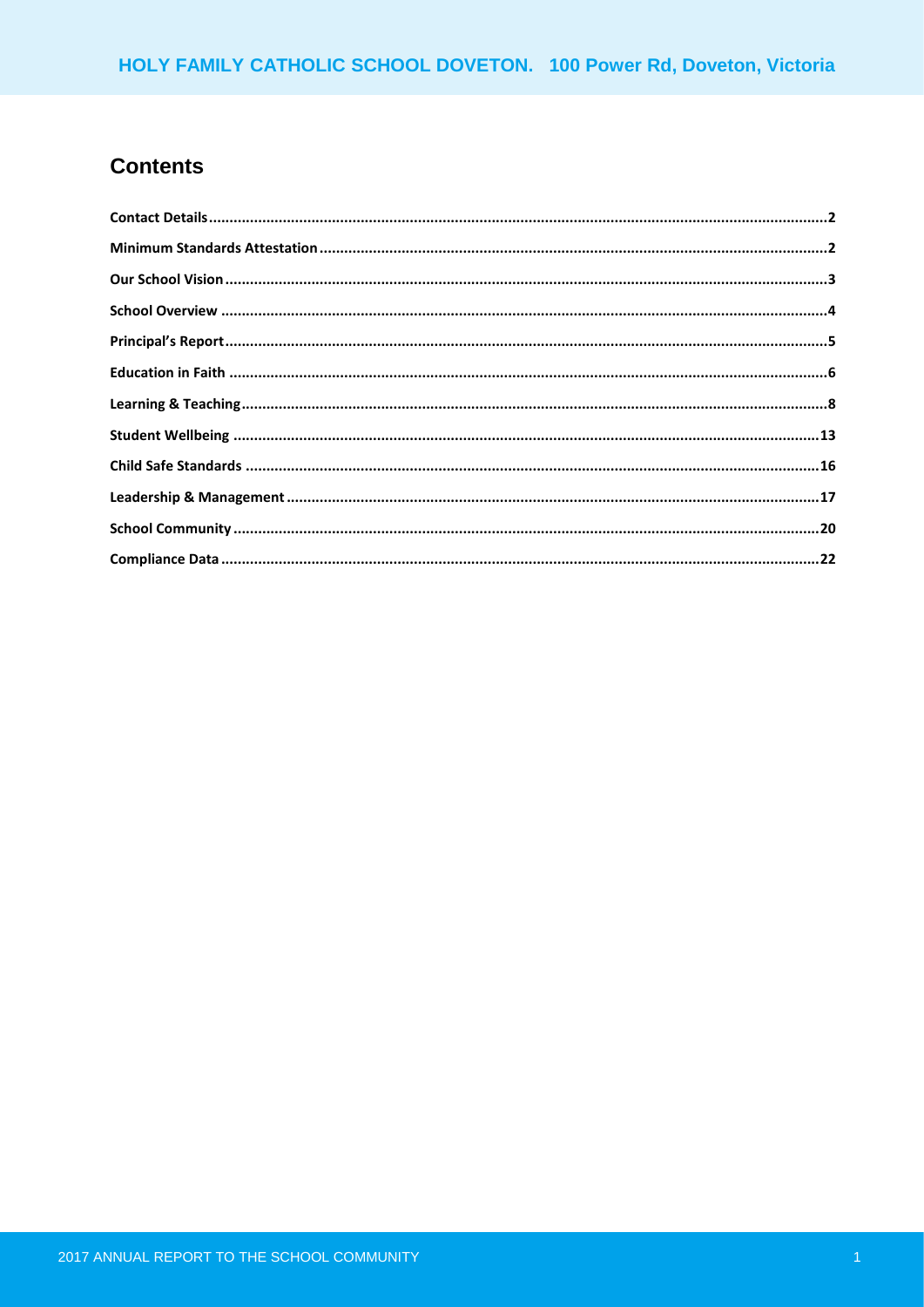### **Contact Details**

| <b>ADDRESS</b>            | 100 Power Road<br>Doveton 3177       |
|---------------------------|--------------------------------------|
| <b>PRINCIPAL</b>          | Mr. Steve Twomey                     |
| <b>PARISH PRIEST</b>      | Fr. Michael Shadbolt                 |
| <b>TELEPHONE</b>          | $(03)$ 97911853                      |
| <b>EMAIL</b>              | principal@hfdoveton.catholic.edu.au  |
| <b>WEBSITE</b>            | http://www.hfdoveton.catholic.edu.au |
| <b>ABN</b>                | [Insert ABN if school has one]       |
| <b>E NUMBER</b>           | E1222                                |
| <b>FEDERAL DET NUMBER</b> | 805                                  |

### **Minimum Standards Attestation**

I, Steve Twomey, attest that Holy family School Doveton is compliant with:

- All of the requirements for the minimum standards and other requirements for the registration of schools as specified in the Education and Training Reform Act 2006 (Vic) and the Education and Training Reform Regulations 2007 (Vic), except where the school has been granted an exemption from any of these requirements by the VRQA
- Australian Government accountability requirements related to the 2017 school year under the Australian Education Act 2013 (Cth) and the Australian Education Regulations 2013 (Cth)

3 rd June 2018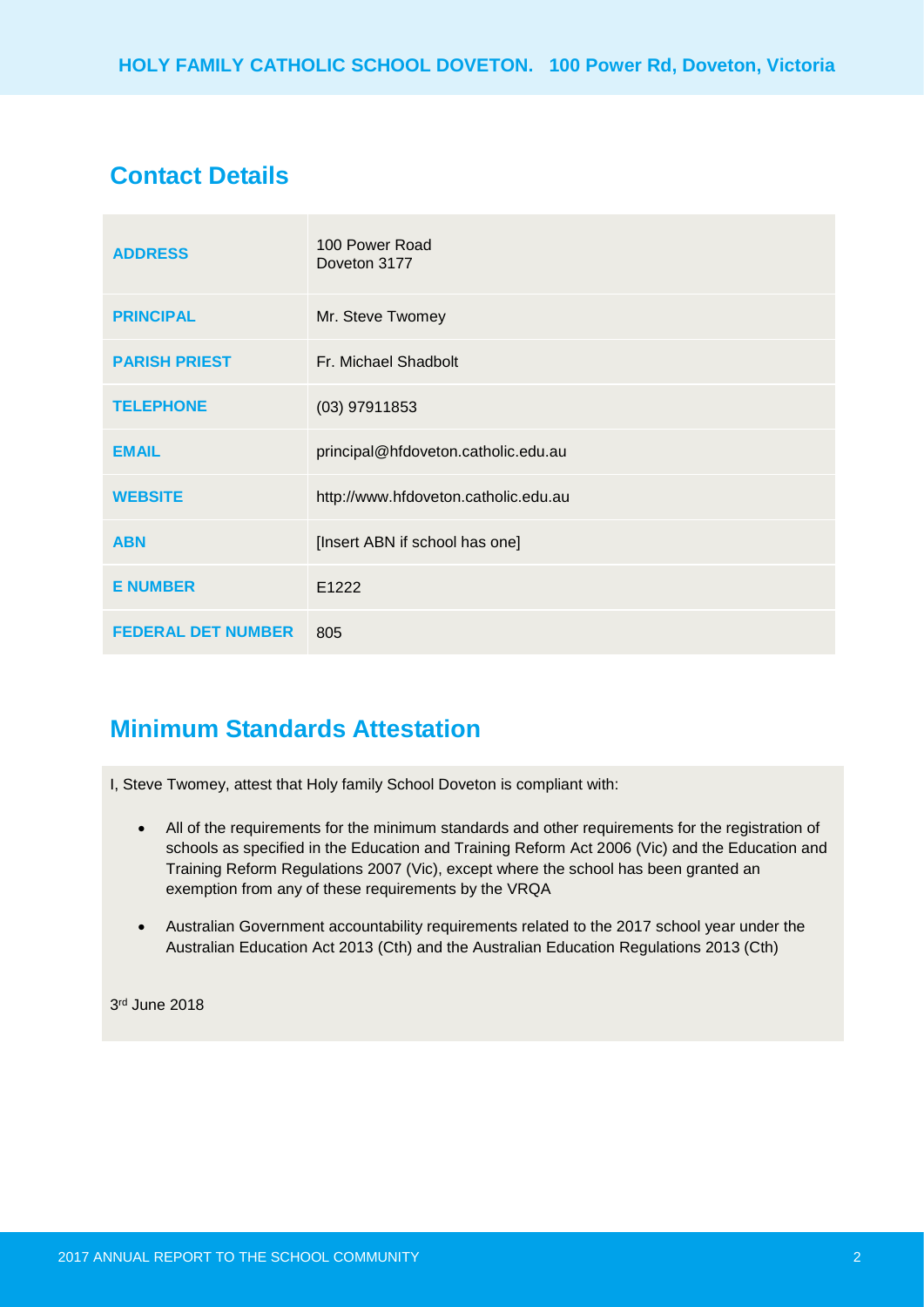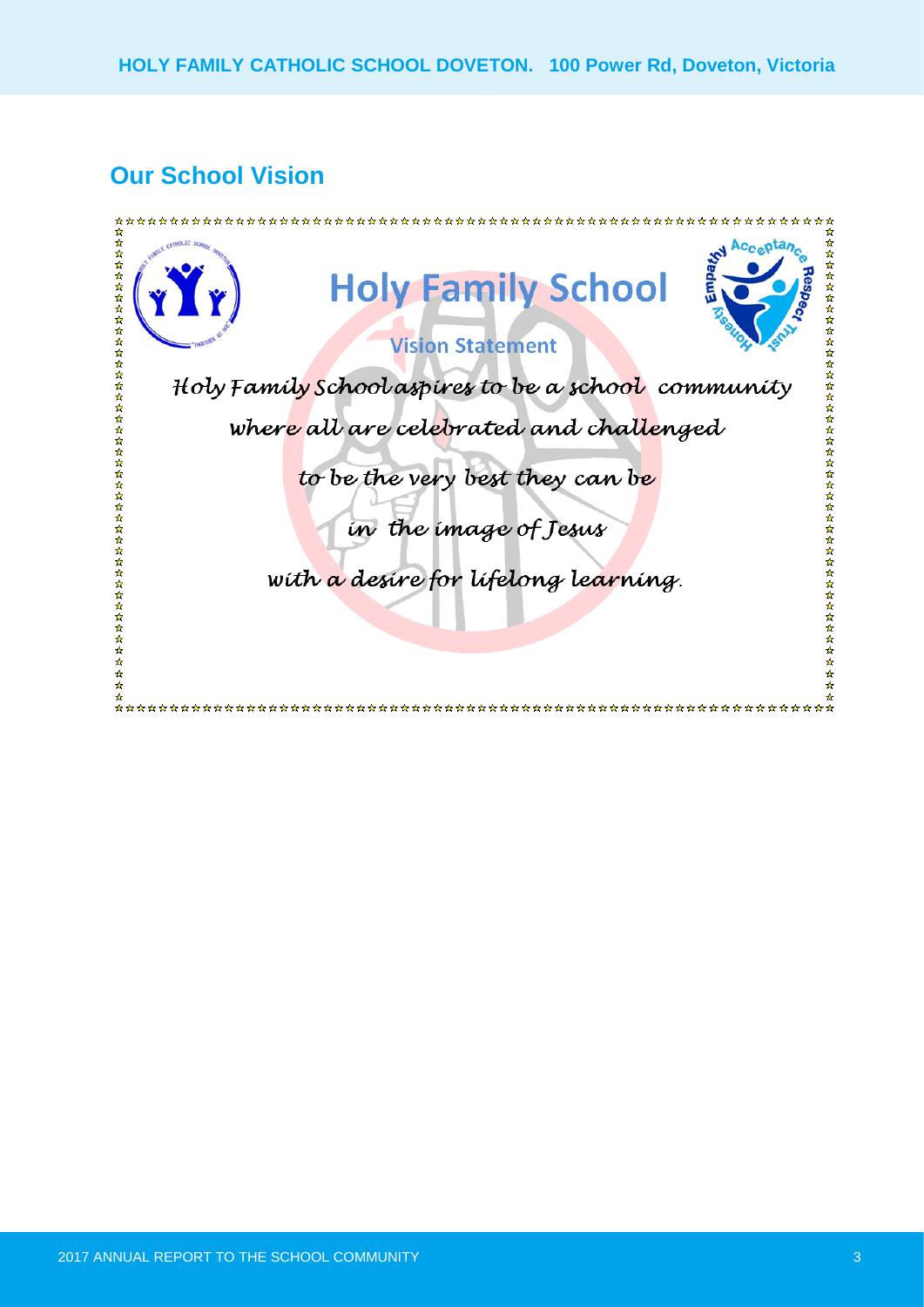### **School Overview**

Holy Family School was established in February 1960 to provide a Catholic education for the children of Doveton. The suburb of Doveton was developed as a Housing Commission Area to provide housing for the workers of the Industrial Area of Dandenong on Princes Highway at the end of Power Road.

Enrolments peaked in the late 1960s/early 1970s, with in excess of 600 pupils, a stark contrast to the opening enrolment of 67 and the current enrolment of 125 pupils. While the SIR on school enrolments predicts an increase in enrolments over the next few years our experience is that the enrolment figures have dipped but stabilized.

Holy Family school is in a low socio-economic area and the school's Index of Community Socio-Educational Advantage (ICSEA) is 947 compared to the national average of 1000. (ACARA, 2011) 45% of families receive Education Maintenance Allowance, a government payment to assist with the cost of education.

The school enjoys a close relationship with the Church as we regularly share religious and community events. Our students and their families come from a variety of cultural backgrounds. We have a very multicultural school. Although many of the current children were born in Australia their parents were born overseas and are immigrants to Australia.

The vision of the school is that Holy Family aspires to be a school community where all are celebrated and challenged to be the very best they can be in the image of Jesus with a desire for life-long learning.

The school achieves its goals by providing a curriculum that meets the needs of the students. This year we have several major focuses. Firstly maintaining what has been achieved in numeracy and transferring what we have learnt into the literacy area. Also we are focusing on the individual needs of the children. We have a high percentage of EALD students as well as students with a learning difficulties.

At Holy Family we have specialist teachers for art, Indonesian, drama and physical education.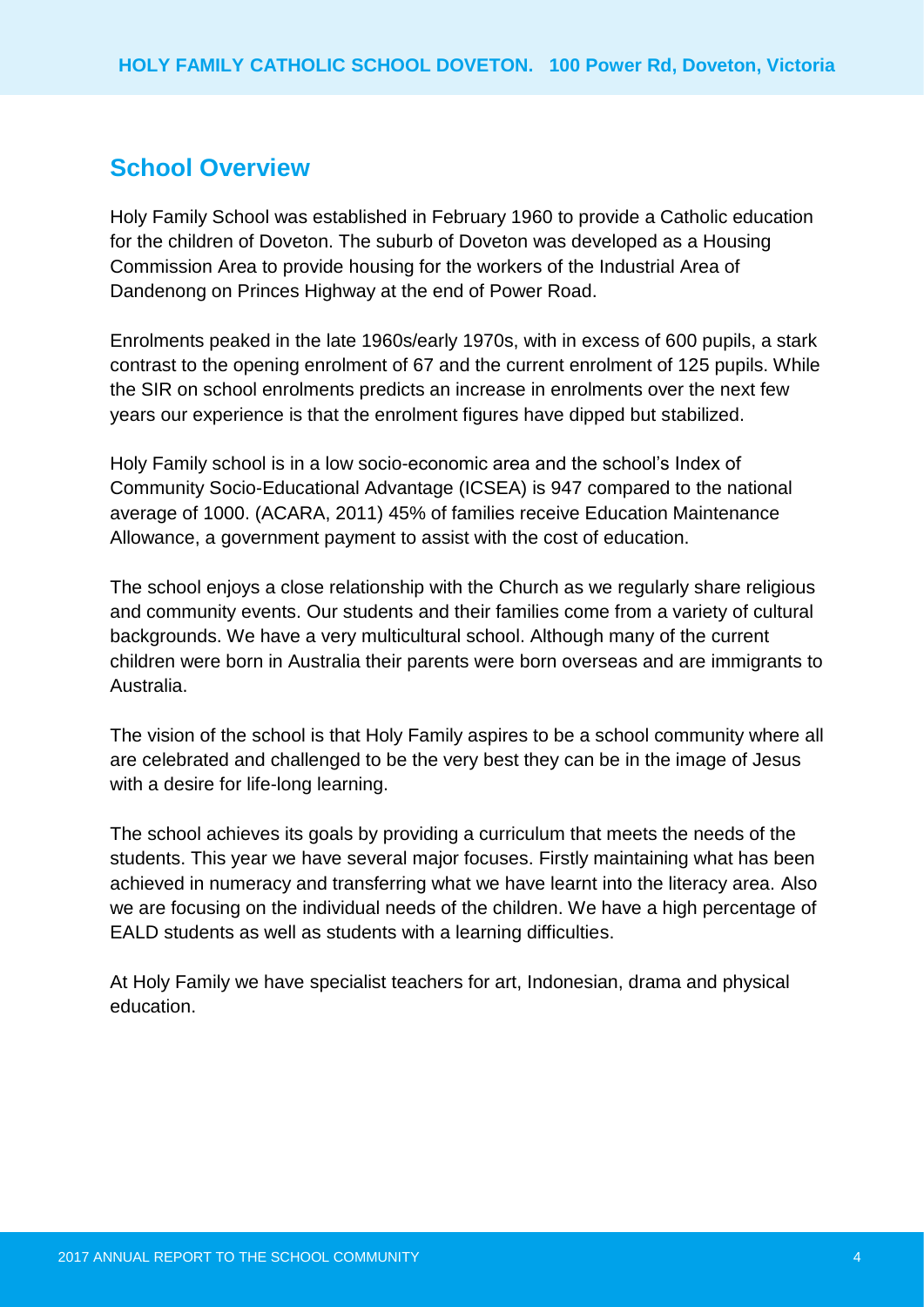### **Principal's Report**

Holy Family had a very good year in 2017 with successes in all spheres of Catholic Education which include religious education, well-being, learning and teaching, community and leadership.

The relationship between the school and Holy Family Parish is very important to us and we take every opportunity to share liturgy's and events with the Parish. Fr. Michael is often at the school and is very supportive of the school and he also takes bible classes with the senior students.

Being a Catholic School, Religious Education is of paramount importance. The children are involved liturgy, prayer and the Sacramental Program.

We have dedicated teachers, who, work collaboratively together in order to deliver teaching and learning to the students of Holy Family that caters for their needs and interests. The school staff are continually looking at how to make improvements in teaching and learning. Any changes that are made, are based in contemporary academic research.

The school is a safe, supportive environment for children to learn. Our well-being initiatives have been very affective and based around appropriate academic research. Our HEART values are big success, are now part of our culture, and help guide how everyone interacts with each within the school.

I would like to thank all the staff, parents and children for their efforts this year. We have a lot of people within our Holy Family community every year including 2017 who make big contributions to the school. Without the goodwill of the staff and community it would be difficult to provide the rich educational experiences to the Holy Family children that we do.

I wish to acknowledge the work and support of my Leadership Team. Together we are dedicated to making Holy Family a learning institution that caters for the spiritual, educational and pastoral needs of the children.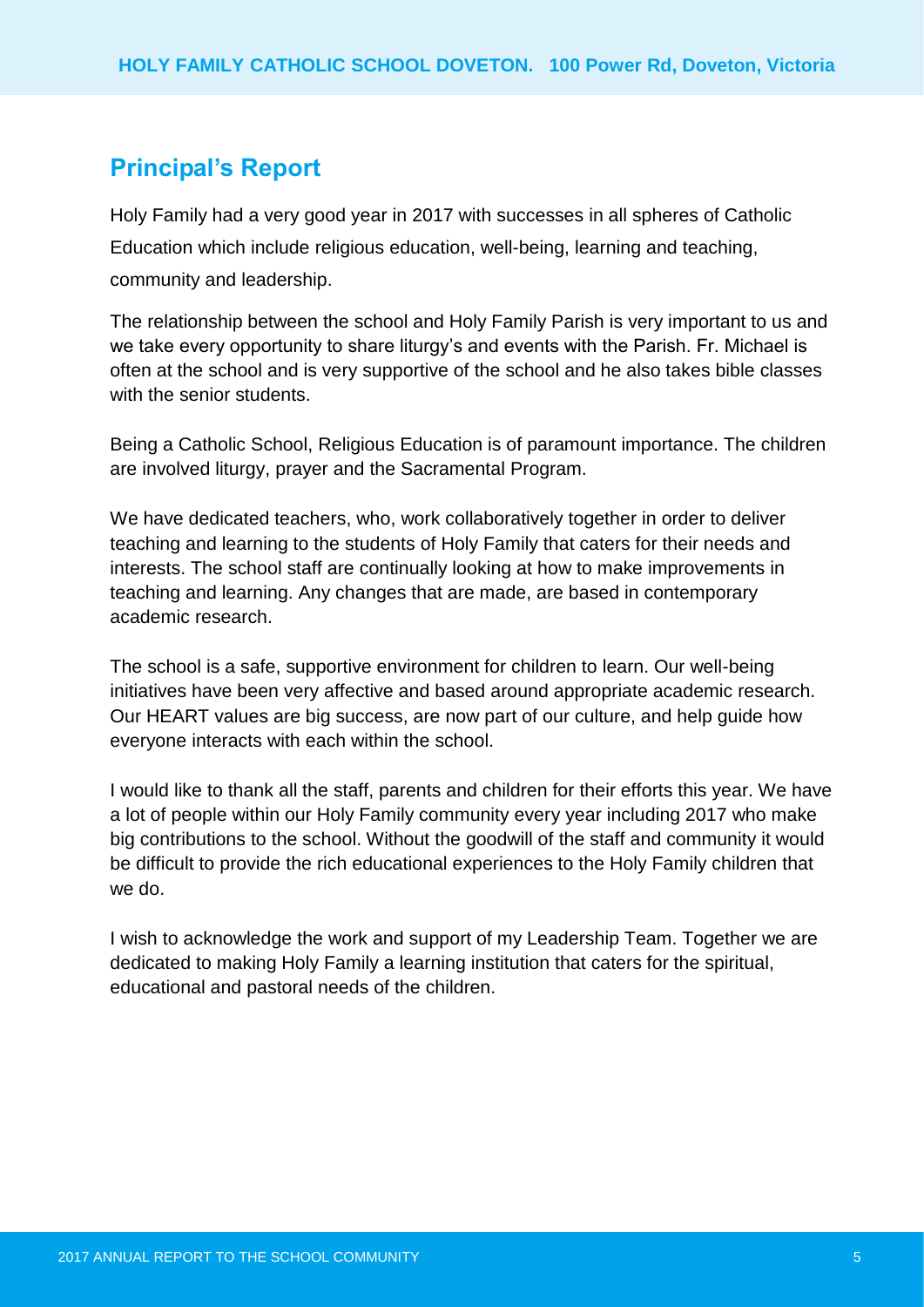### **Education in Faith**

#### **Goals**

**To enhance the Catholic identity of the school as a community where people unite in their shared belief of the Catholic Faith.**

#### **Intended Outcomes**

**That students demonstrate a greater understanding of how to live in right relationship with God and others.**

**That students will be able to make stronger connections between their lives and faith- based values.**

#### **Achievements**

Holy Family School is a vibrant and relevant part of Dovetons local Catholic community. It is an environment that continues to shape students' Catholic identity though its teachings, discourse and actions.

The Renewed Religious Education Curriculum was introduced to staff in 2017 and they began to use this document when reporting student understandings and progress to parents. In addition the document has supported staff to work towards our goal of enhancing the Catholic identity of the school as a community where people are united in their shared belief of the Catholic Faith.

The curriculum has provided students with the opportunity to learn about and deepen their own understandings, and faith. Through a Catholic lens they have gained insights into the Catholic Church's perspectives on a range of issues and teachings. They are also exposed to a range of other perspectives, constantly encouraged to question and seek personal knowledge.

The Pedagogy of Encounter has redefined aspects of Inquiry. Provocations and Church teachings are immersed in Inquiry; enabling children to learn and discover the world beyond its secular constraints. Through this method child are learning more about themselves and the world they are part of.

The school continued to maintain its strong link to the parish. Students are provided with frequent opportunities to participate in Catholic practices. Students regularly attended Mass and shared in the celebration of the Eucharist. As part of the Sacramental program, staff from both the school and parish worked together to plan, and coordinate the curriculum as well as collaboratively run information sessions for Reconciliation, Eucharist and Confirmation. These celebrations supported students to demonstrate a greater understanding of how to live in right relationship with God and others.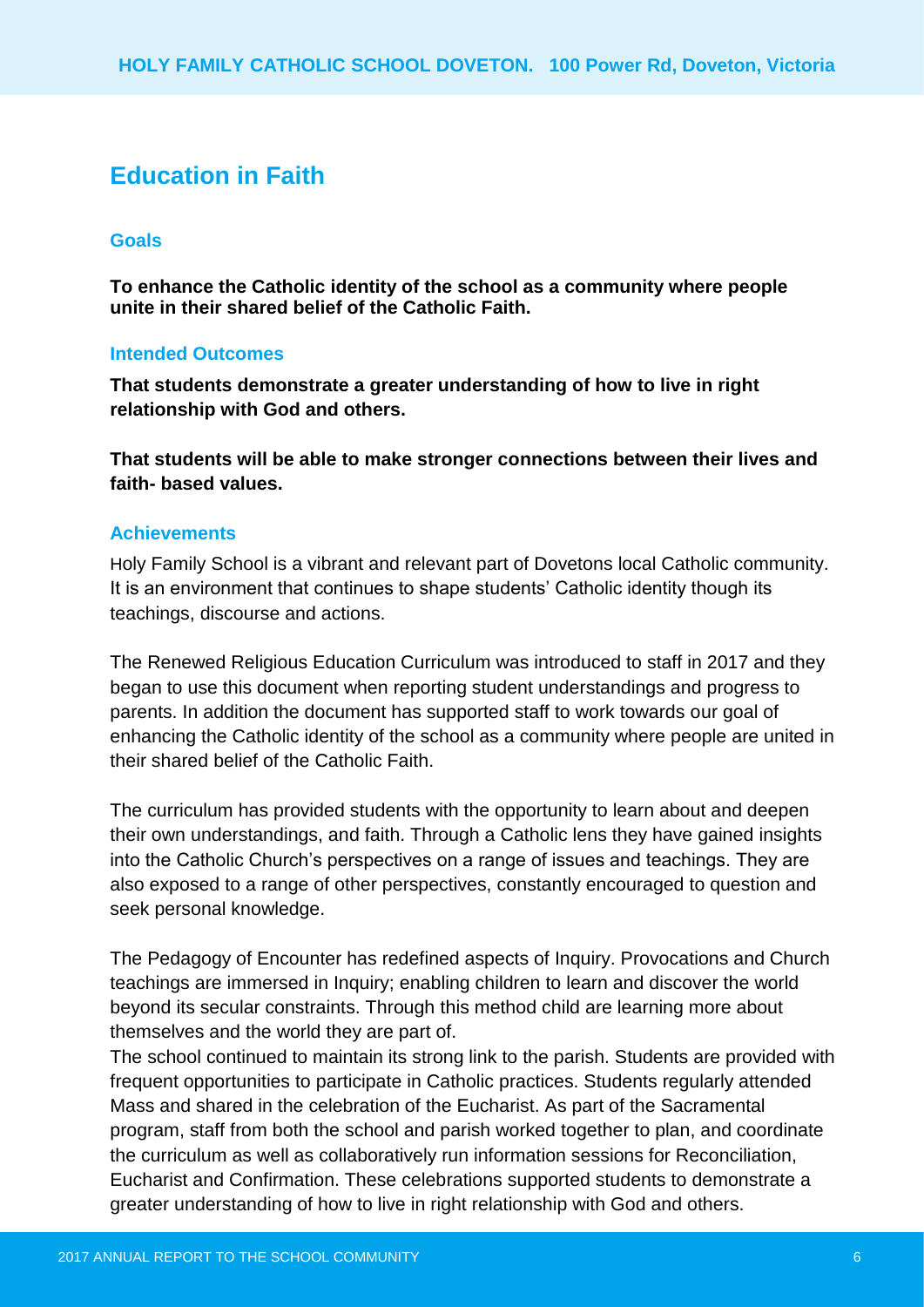The Junior classes commenced the school year with a Prayer night in which parents and children made prayer boxes to which students added prayers to throughout the year.

Two staff members commenced their Accreditation to teach Religious Education in a Catholic school. Their commitment to strengthening their own faith and building their capacity was encouraged and applauded.

The promotion of Catholic Social Justice continued to highlight students fundraising endeavours. Their long-term project, "Water for Sudan," reached completion and the school was able to contribute over \$3000.00 towards the building of a well in South Sudan.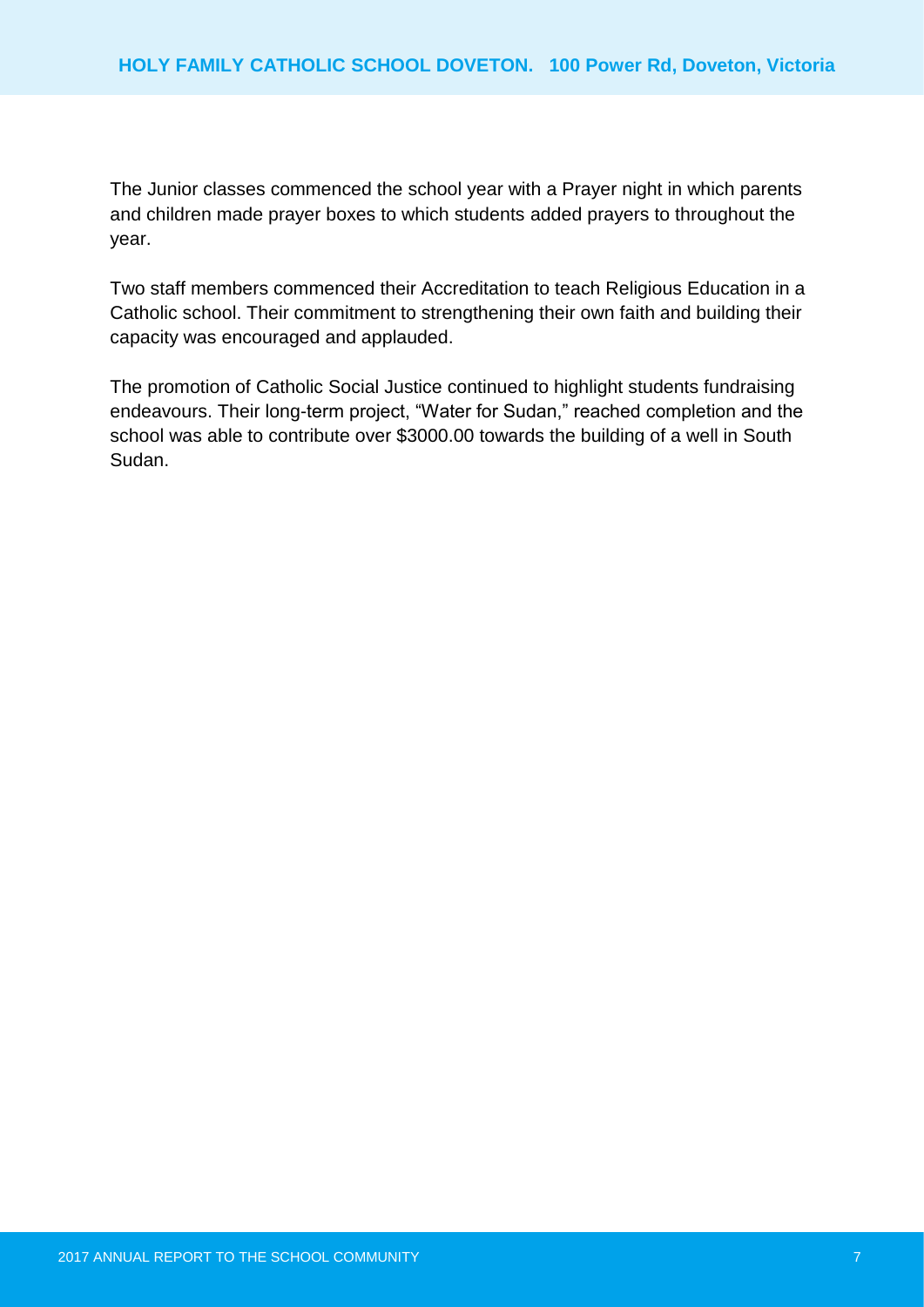### **Learning & Teaching**

#### **Goals**

**Enable all students to achieve success in a contemporary and innovative learning community focussed on rigorous, relevant and engaging learning experiences.**

#### **Intended Outcomes**

**That literacy and numeracy outcomes will improve.**

**That rates of learning growth will improve.**

#### **That students engagement in their learning will improve.**

#### **Achievements**

The commitment to supporting students in attaining academic success in a contemporary learning environment continued to be explored at Holy Family, through professional discourse; and implemented through collaborative planning and the application of relevant and engaging learning opportunities.

A number of key elements were promoted throughout the year. Although adept at utilizing technological tools to enhance learning, teachers' understandings were deepened by employing a technologies consultant to work in classrooms with children, alongside teachers. Opportunities for purposeful dialogue and instruction were provided during professional learning team meetings, enabling teachers to investigate and share ways that digital technology can be utilised across a range of curriculum areas.

Design and digital technologies was once again offered as a specialist subject for senior students. The content was aligned with the Victorian Curriculum and reflected the learning that occurred during Inquiry.

The purchase of Chromebooks for senior students, along with the new suite of IPads for students in the junior school enabled the school to fully implement a 1:1 device program. The change in our 'digital conditions' meant that teachers were better able to utilise digital technologies via the delivery of activities through Google Classrooms and Seesaw.

The Leadership team joined the Ongoing Reporting collective in 2017 to investigate ways of providing parents with more contemporary ways of communicating student achievement alongside the traditional report. Our objective for 2018 and beyond is to use Seesaw as portfolio, providing opportunities for ongoing reporting to the parent community.

The appointment of a Digital Technologies Leader was instrumental in bringing together all these elements in a successful and cohesive way.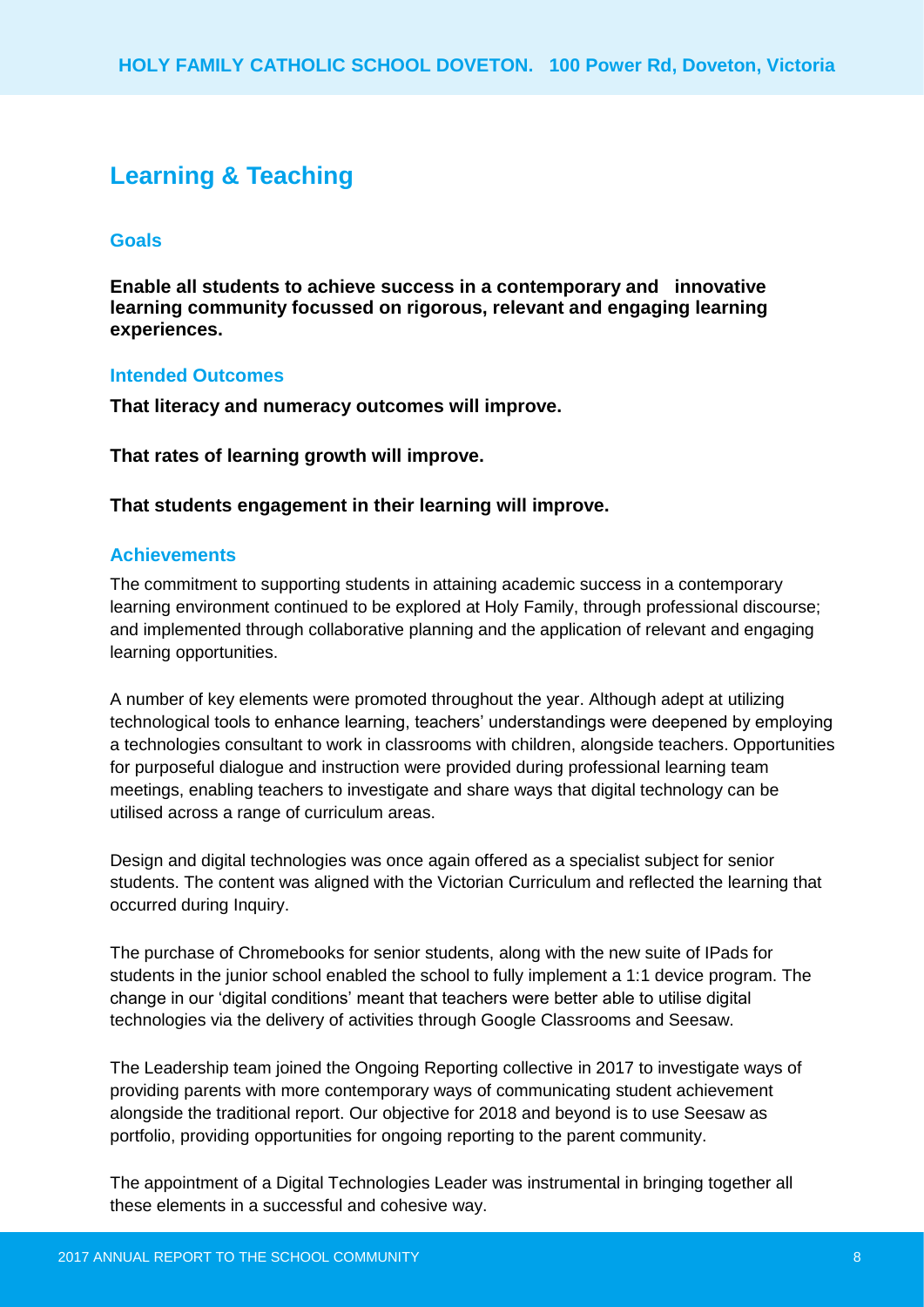Using data to drive student learning was another significant focus area with the intention of improving student literacy and numeracy skills.

Staff professional development was based on enhancing teacher knowledge about the effectiveness of both research and evidence based practices. We continued to embed learning intentions and success criteria in addition to becoming more skilled in providing feedback to move students forward.

Staff explored high impact teaching strategies to build up their repertoire of instructional practices which have a strong impact on student learning. In addition to goal setting, differentiated teaching and collaborative learning, teachers focused on improving their questioning skills. Teachers created more strategic and open questions during the planning stage, specifically during reading to ignite curiosity and engage students. This will continue to be investigated over time.

Differentiation and targeting learning at students' point of need enabled teachers to monitor rates of student learning growth. Putting faces on the data will be a core element of our professional dialogue in future years and in 2018 we will commence this process through frequent 'data' discussions in our professional learning team meetings.

Students for whom an array of adjustments have been made began to be tracked with greater consistency which was particularly important as the children were taught by two or sometimes three teachers in literacy and numeracy. Folders which included an outline of the Tier 2 or 3 programs and strategies used to support students, internal and external assessments, personalised learning plans and resources were introduced . In addition to improving student tracking this process has enabled us to moderate, monitor and access information for the purposes of SWD funding and NCCD information.

A Learning Diversity Team was established and all members attended termly Learning Diversity meetings so professional knowledge and new incentives could be shared amongst staff.

A Literacy Leader was employed to navigate ways to improve student outcomes in Literacy. A consistent assessment schedule was developed as well as a vision for Literacy throughout the school. Exploration of assessment tools, methodologies and evidence-based programs enabled a strategic plan to be developed which will be undertaken by staff throughout 2018.

Changes were once again undertaken in how reports were used to report student achievement to parents. In Semester 2 teachers examined the Victorian Curriculum and rewrote the achievement standards and content descriptors in parent friendly language. These became learning outcomes and were used via a checklist to report on student progress at the end of the school year.

All of these incentives, practices and methodologies occurred within an environment within fluid and flexible learning spaces in which the collection of meaningful data that identifies student need, academically and emotionally is at the heart of teacher instruction.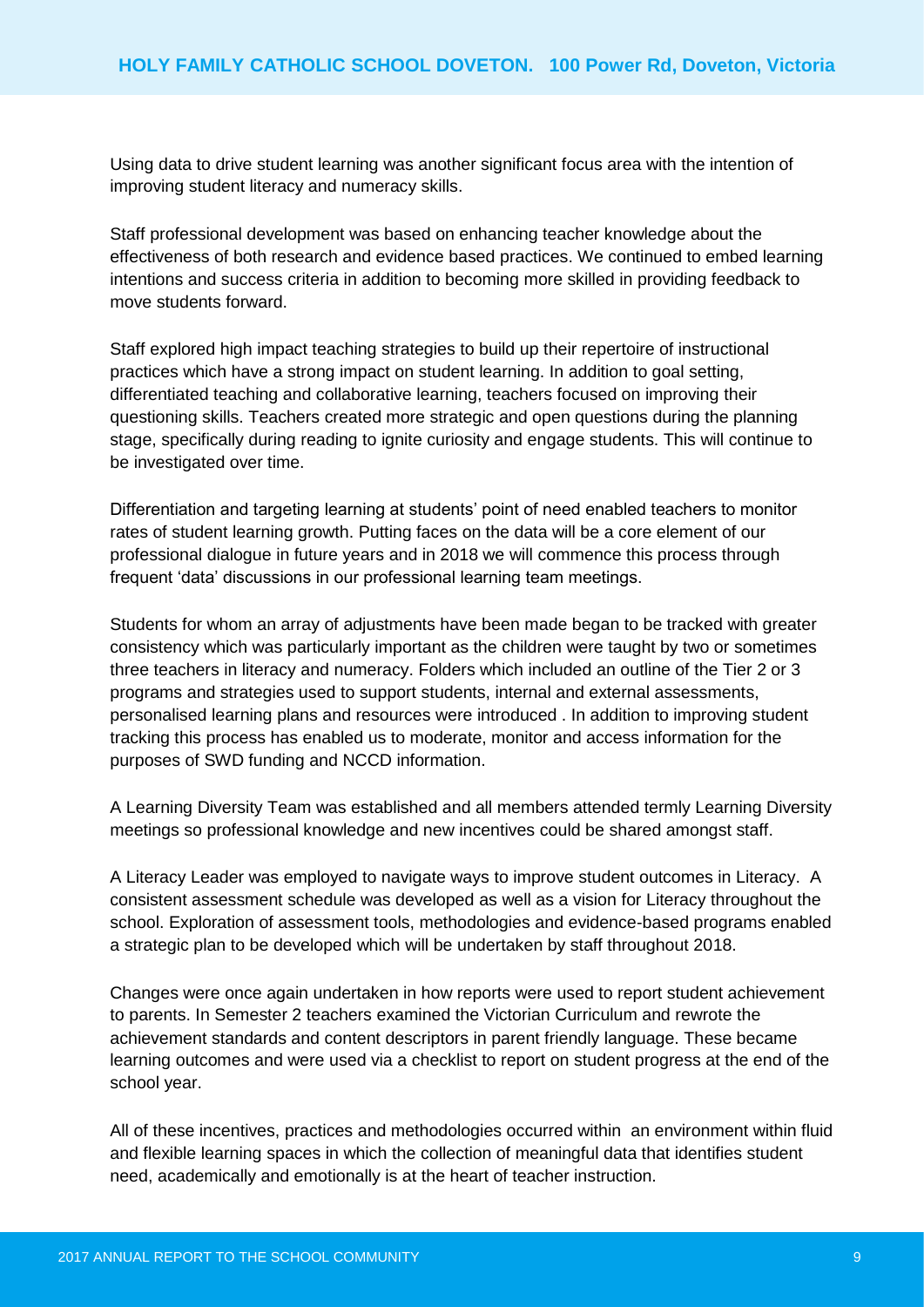#### **STUDENT LEARNING OUTCOMES**

There has been fluctuating results in Year 3 Literacy over the past 3 years. 100% of children reached the minimum standard for reading, writing and spelling in both 2015 and 2017. Numeracy and Grammar were slightly below minimum standard. Due to the size of the cohorts this equates to 1 or 2 children not meeting the minimum standard.

Our strengths in Literacy for years 5 are writing and spelling. The use of the Teaching and Learning Cycle to support our large cohort of EALD students has been helpful in their achievements.

The data from Year 3 in 2015 to Year 5 in 2017 shows a drop in 100% of students attaining the minimum standard. This also equates to a fluctuating cohort and a relatively small sample size of students. In addition, as we encourage all children to participate in NAPLAN testing, including those who require substantial adjustments to access the curriculum it may skew our results.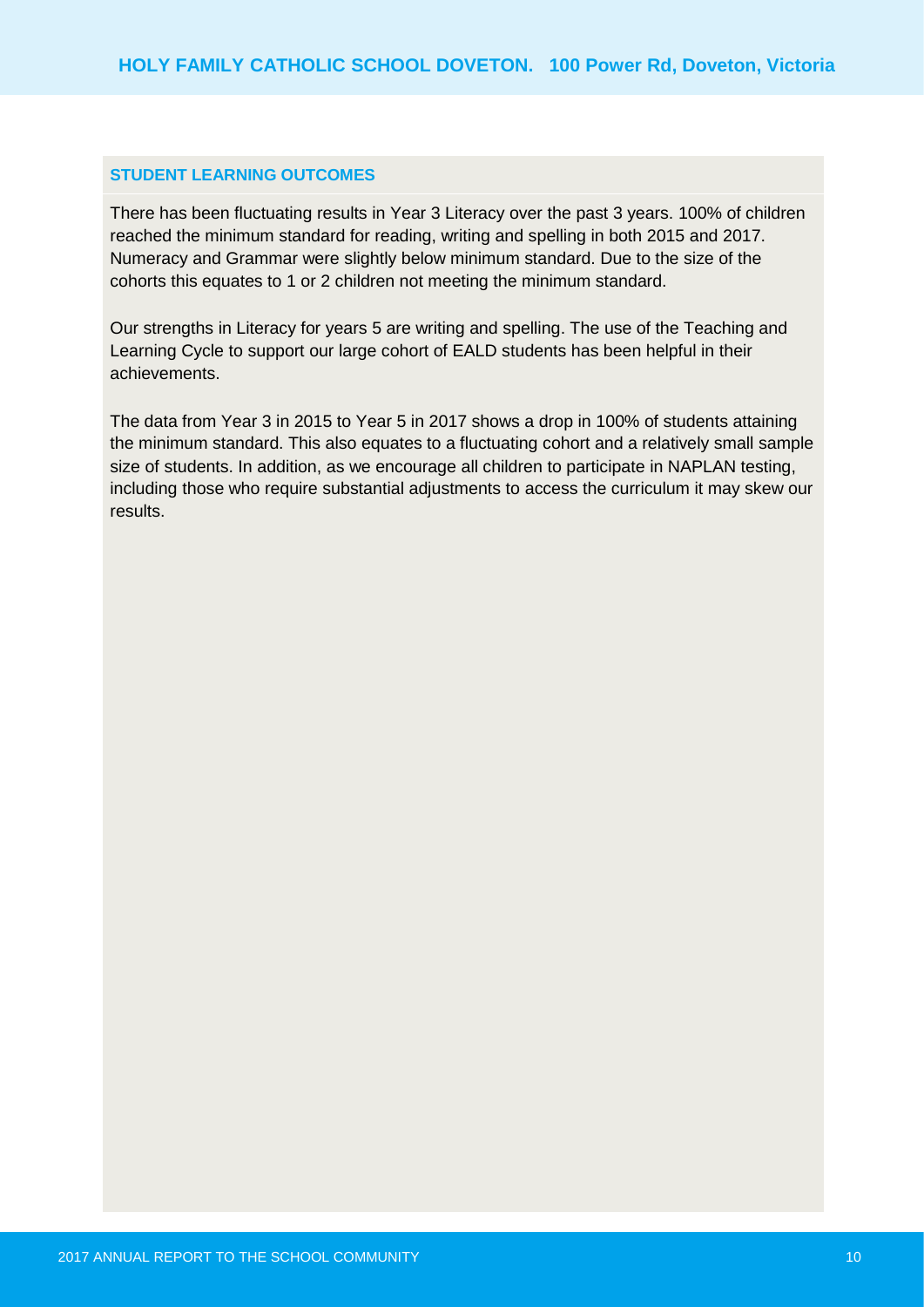| PROPORTION OF STUDENTS MEETING THE MININUM STANDARDS |                       |                       |                                                  |                       |                                                |
|------------------------------------------------------|-----------------------|-----------------------|--------------------------------------------------|-----------------------|------------------------------------------------|
| <b>NAPLAN TESTS</b>                                  | 2015<br>$\frac{9}{6}$ | 2016<br>$\frac{9}{6}$ | $2015 - 2016$<br><b>Changes</b><br>$\frac{9}{6}$ | 2017<br>$\frac{9}{6}$ | 2016 - 2017<br><b>Changes</b><br>$\frac{9}{6}$ |
| YR 03 Grammar & Punctuation                          | 100.0                 | 94.4                  | $-5.6$                                           | 87.5                  | $-6.9$                                         |
| YR 03 Numeracy                                       | 93.3                  | 100.0                 | 6.7                                              | 94.4                  | $-5.6$                                         |
| YR 03 Reading                                        | 100.0                 | 94.4                  | $-5.6$                                           | 100.0                 | 5.6                                            |
| YR 03 Spelling                                       | 100.0                 | 94.4                  | $-5.6$                                           | 100.0                 | 5.6                                            |
| YR 03 Writing                                        | 100.0                 | 94.4                  | $-5.6$                                           | 100.0                 | 5.6                                            |
|                                                      |                       |                       |                                                  |                       |                                                |
| YR 05 Grammar & Punctuation                          | 88.2                  | 94.1                  | 5.9                                              | 91.7                  | $-2.4$                                         |
| YR 05 Numeracy                                       | 88.2                  | 93.8                  | 5.6                                              | 85.7                  | $-8.1$                                         |
| YR 05 Reading                                        | 94.1                  | 100.0                 | 5.9                                              | 85.7                  | $-14.3$                                        |
| YR 05 Spelling                                       | 100.0                 | 100.0                 | $0.0\,$                                          | 91.7                  | $-8.3$                                         |
| YR 05 Writing                                        | 88.2                  | 94.1                  | 5.9                                              | 92.9                  | $-1.2$                                         |
|                                                      |                       |                       |                                                  |                       |                                                |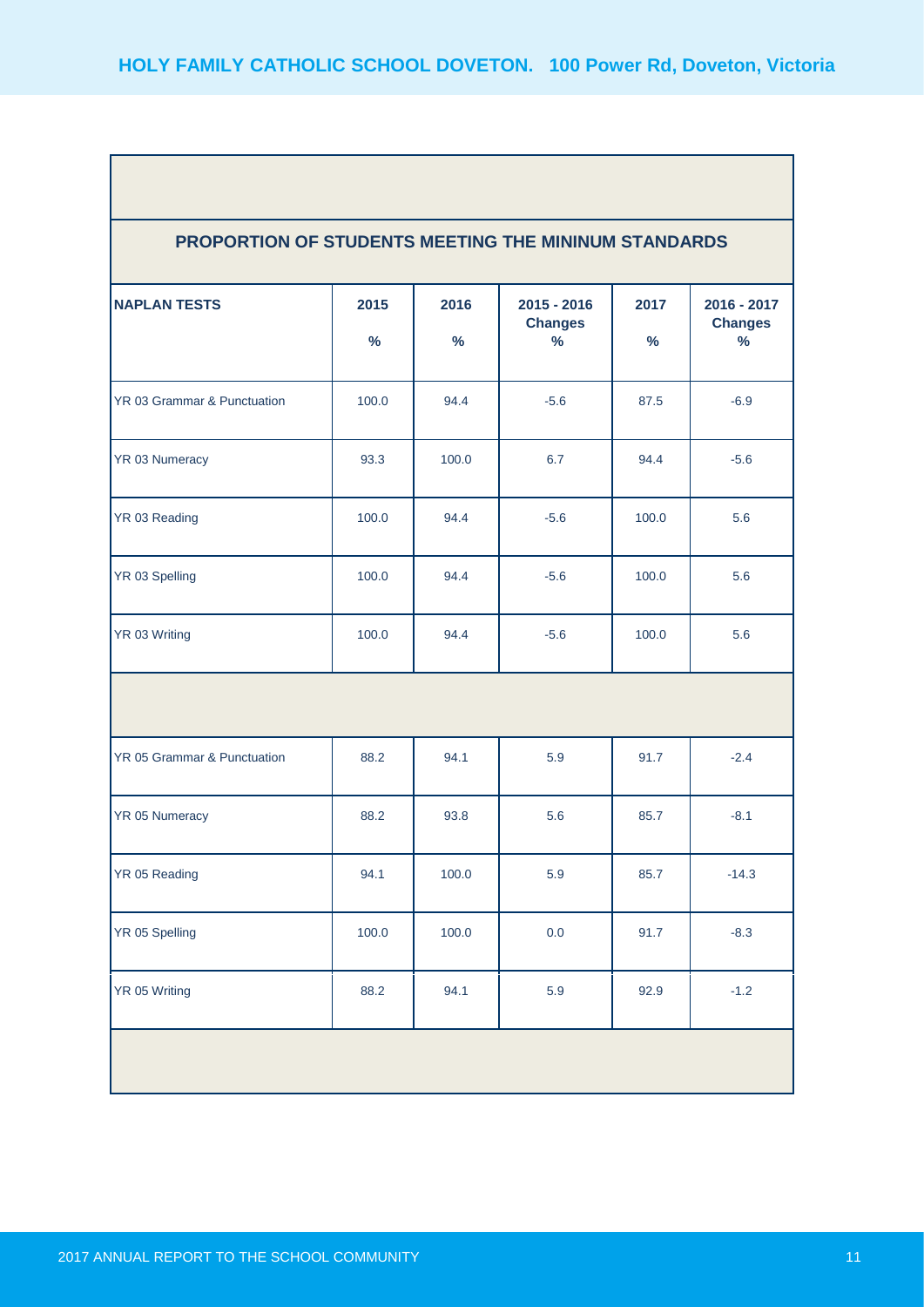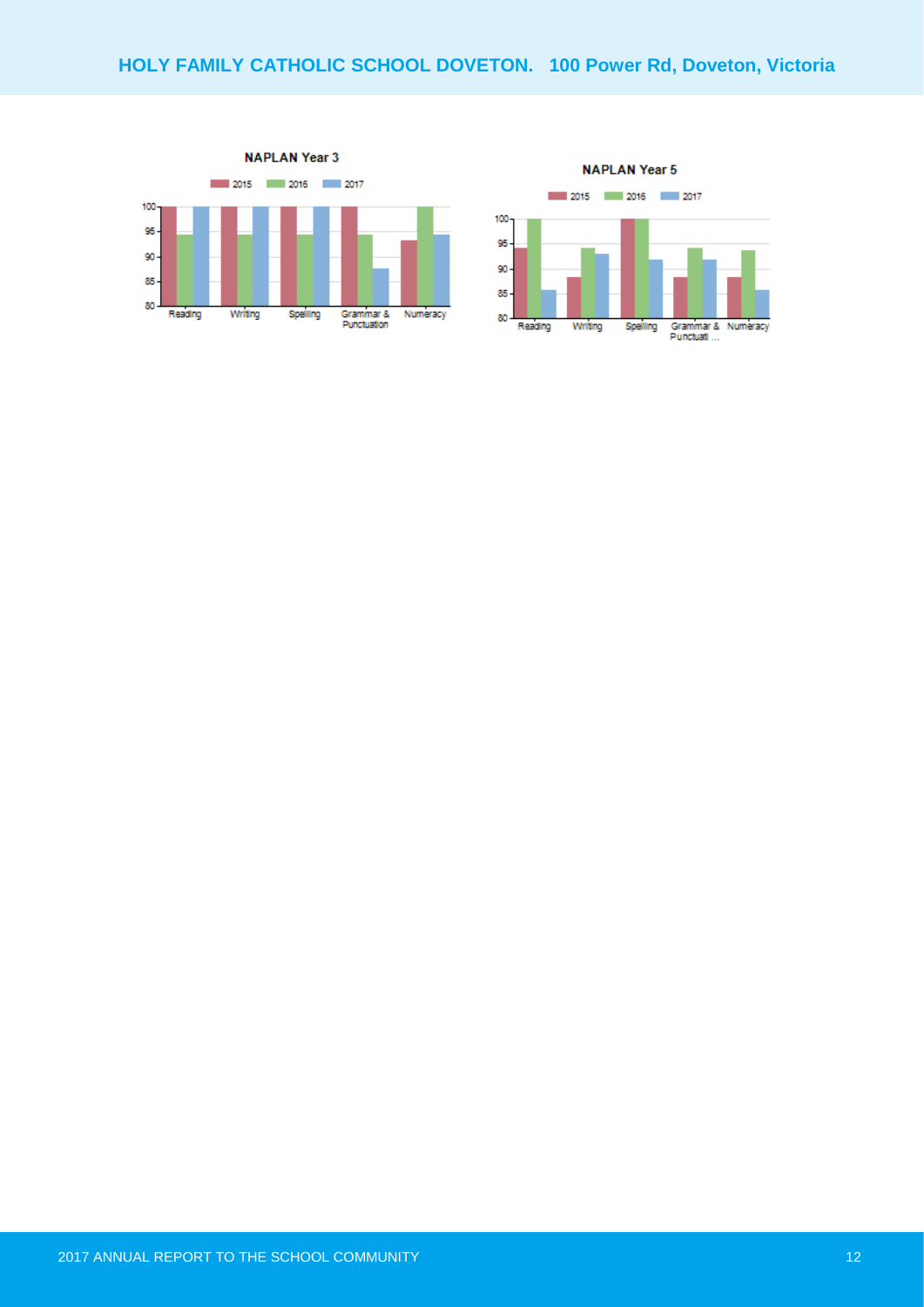### **Student Wellbeing**

#### **Goals**

**Create a positive, inclusive and enriched learning environment where students develop positive relationships and a sense of hope, purpose and dignity.**

#### **Intended Outcomes**

**That students become more confident learners.**

**That students demonstrate greater responsibility for their behaviour and relationships.**

#### **Achievements**

The wellbeing goals promoted at Holy Family throughout 2017 were aimed at fostering age-appropriate skills that assisted children in developing healthy relationships with peers. This was achieved by a whole school focus of identifying personal characteristics and strengths as well as learning to be conscientious and persevere when faced with personal setbacks or conflicts with others.

The Junior School children explored Mindfulness. They applied the mottos of 'The Power of Yet,' and 'Take a Risk,' from the Growth Mindset premise so students could begin to articulate that their efforts and dedication help them to achieve their personal learning and social goals. Although all Junior children participated collectively in this SEL theme, Term 4 was deliberately chosen to promote Growth Mindset and Mindfulness in order to aid the Year 2's in their transition to the Senior School.

Consideration was also given to targeting specific areas of need at the Senior level. The identification of varying needs in conjunction with children's social and emotional developmental stages enabled teachers to develop explicit programs in Term 4. Year 3 children learned about becoming more resilient. Year 4 & 5 girls delved into puberty and social issues pertaining to girls, while the Years 4 & 5 boys participated in the Rock and Water program, focusing on becoming more centered and grounded. The Year 6 students learnt about transition from primary to secondary school.

As a school we believe that developing our own curriculum resources suits the personal and social needs of our cohort. This can change over time to reflect current trends but more importantly we aim to support children's immediate needs.

Our HEART values, which also form the basis of our Behavioral Expectations Matrix are embedded across the school. Children not only understand and use the language, many of them actively promote HEART by asking that other students be nominated to receive an award at Assembly. Parents continued to praise and support the values by feeding back to teachers how our continuous conversations with children and the endorsement of these values creates a positive atmosphere within the school.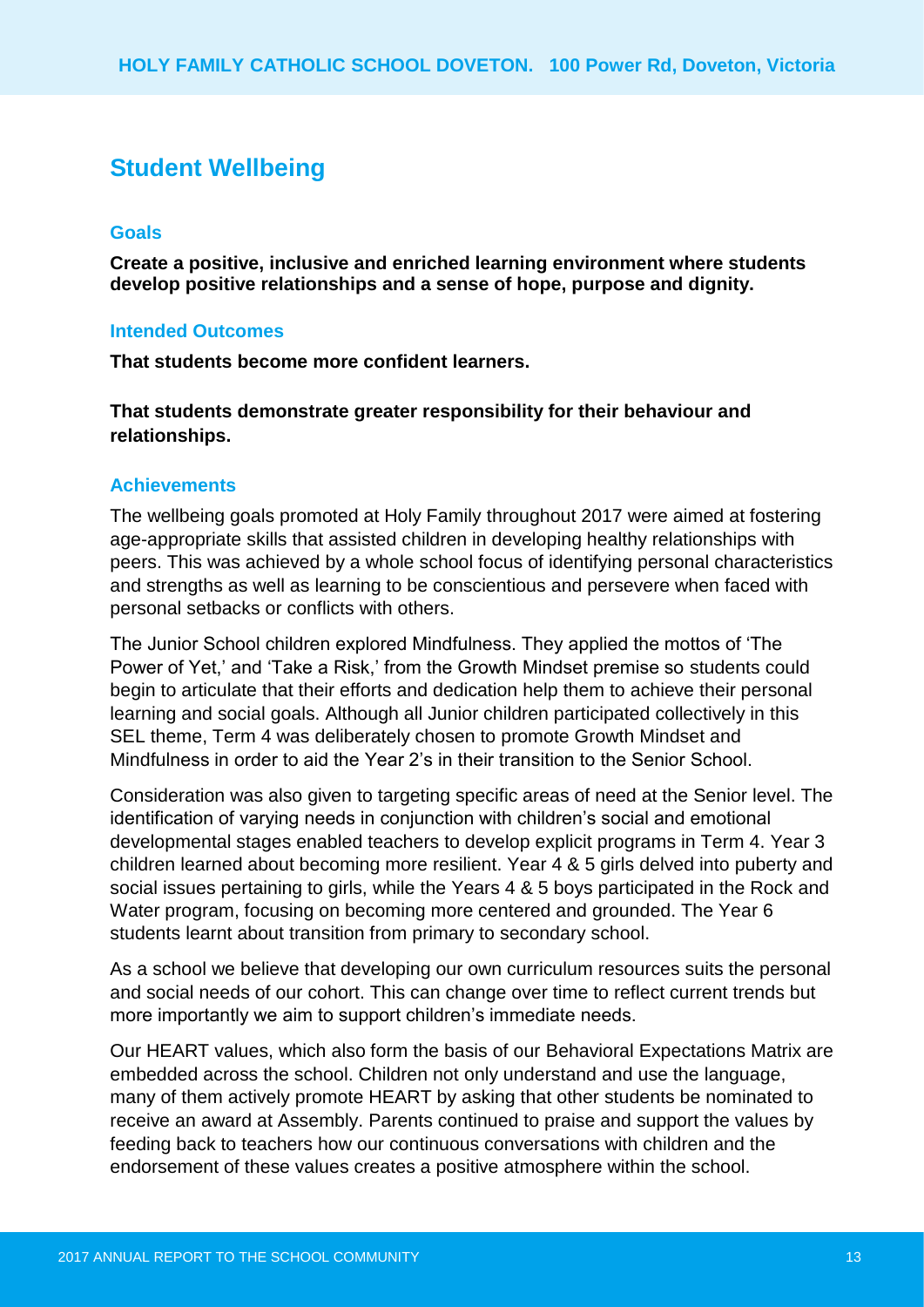Research indicates that schools that have a clear approach to the management of student behaviour enhance students' academic skills and competencies in addition to their social and emotional development. At Holy Family, the primary method of understanding and managing behaviour is based on the model of School Wide Positive Behaviour Support.

SWPBS continued to be advocated across the school in 2017.Teachers embraced this philosophy; and classrooms became more harmonious – language became calmer, expectations were more visible and follow-up more consistent.

Opportunities for feedback from staff led to a modification in behavioural expectations, demonstrating that the process is fluid and reflects the internal changes within our environment. For example, the "T" in HEART previously focused on 'trusting' others to use personal belongings and school resources respectfully. By the end of 2017 we had made a deliberate shift to reflect the social and emotional learning children had undertaken throughout the year. "T" now represents 'believing in yourself,' – learning to display initiative, persistence and courage as well as learning how to deal with challenging situations.

We had the privilege of working with CEOM/CLiL team to develop a resource focusing on how Catholic schools can use their LOTE language in other areas of the school besides LOTE classes. With the assistance of some children we converted our Behavioural Expectations into short (1-3 words) statements. These were then translated into Indonesian and visual prompts added. The project culminated in students being filmed by CEM staff. This project not only promoted how a LOTE language is taught at Holy Family it showcased the importance we place on our HEART values. The statements will be promoted further within classrooms and the wider school community when we receive a copy of the finished product in 2018.

Our Year 6 students continued to explore opportunities for Leadership. Our 2017 cohort were exemplary and mentored students throughout the school in positive ways. For example, they willingly gave their time to participate in programs such as Morning Reading Club, ran Assembly with great capability and represented the school at a number of external events. Although six students represented the school in the official capacity as "School Leaders," our promotion of participation and inclusivity saw all Year 6's display leadership qualities and a willingness to contribute to the school community. As a consequence of their dedication 100% of Year 5 students participated in the 2018 School Leaders Speeches. The children's responsiveness has also meant that we have tabled reintroducing Year Level Captains in 2018.

The school expects parents to notify us prior to planned absences and on the day if a child is sick. The school contacts parents if the child is away for a number of days. Further education is necessary for parents to understand the requirement of communicating to the school when their child is absent.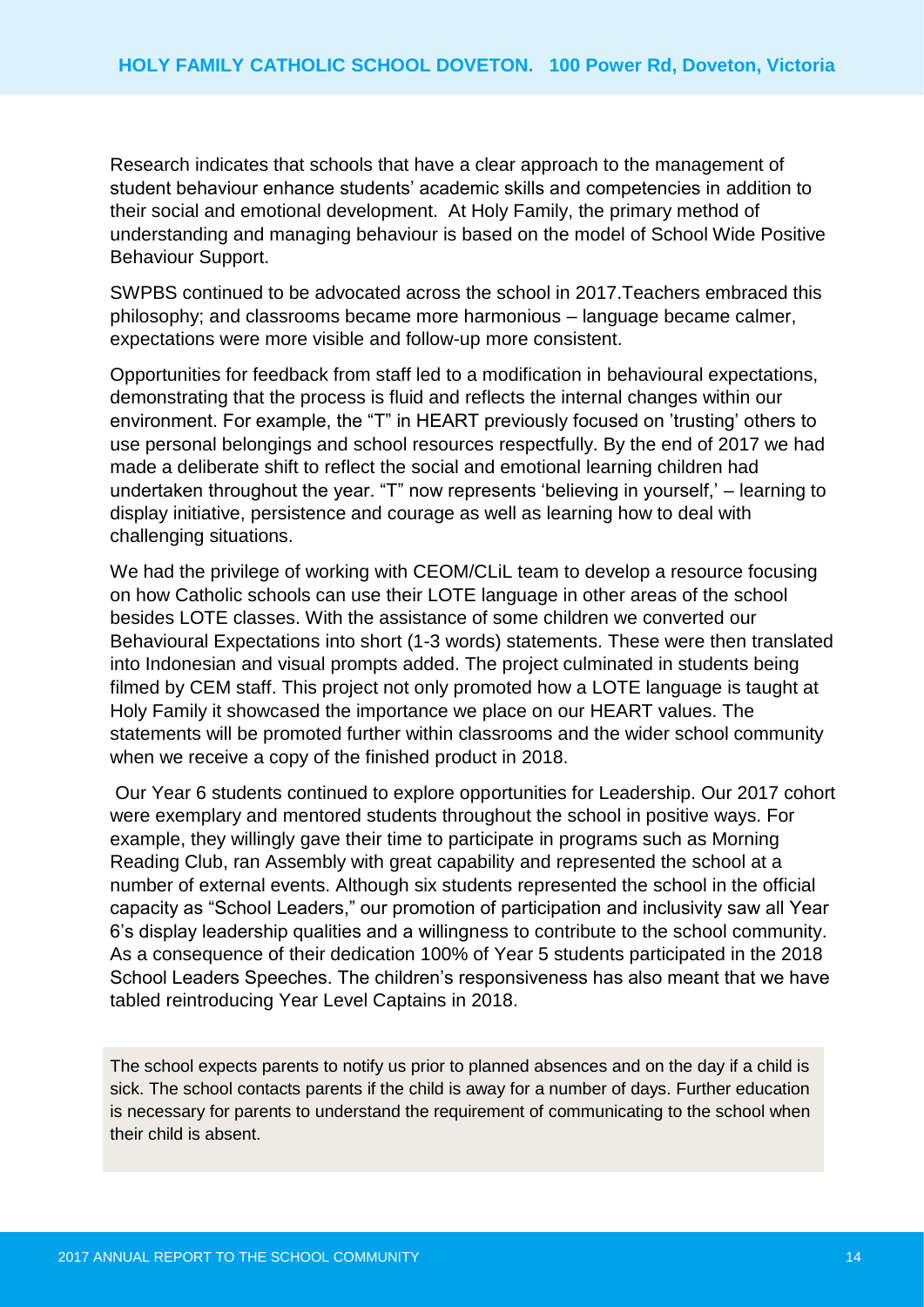#### **VALUE ADDED**

Holy Family Primary School provides a number of school activities and programs that have a positive effect on student Wellbeing. Below is a list of curricular and extracurricular activities that have been successful at our school:

- Student Voice through leadership roles and initiatives
- Student Led Assembly
- The introduction of Year 3 and 4 school based overnight camp
- HEART day to promote our values, intertwined with Gospel values
- Art Work paintings and mosaics that promotes and identifies our school as Doveton's local Catholic Primary School
- The creation of a Harmony Garden which is maintained by students
- Participation of a group of students with St Johns Regional College in their school musical, 'The Wizard of Oz.'
- School Wide Positive Behaviour Support implemented and promoted through CLiL program
- Fortnightly postcards sent to parents reporting on their Child's Positive behaviour

#### **STUDENT SATISFACTION**

Students feel connected to the school and there is evidence of a slight improvement in student motivation, particularly amongst our Year 5/6 cohort. The Year 3/4 cohort believe that the learning environment is stimulating and that the teaching is purposeful.

| AVERAGE STUDENT ATTENDANCE RATE BY YEAR LEVEL | $\frac{9}{6}$ |
|-----------------------------------------------|---------------|
| Y <sub>1</sub>                                | 94.44         |
| <b>Y2</b>                                     | 92.33         |
| Y <sub>3</sub>                                | 95.14         |
| <b>Y4</b>                                     | 92.84         |
| Y <sub>5</sub>                                | 94.53         |
| Y <sub>6</sub>                                | 94.94         |
| Overall average attendance                    | 94.04         |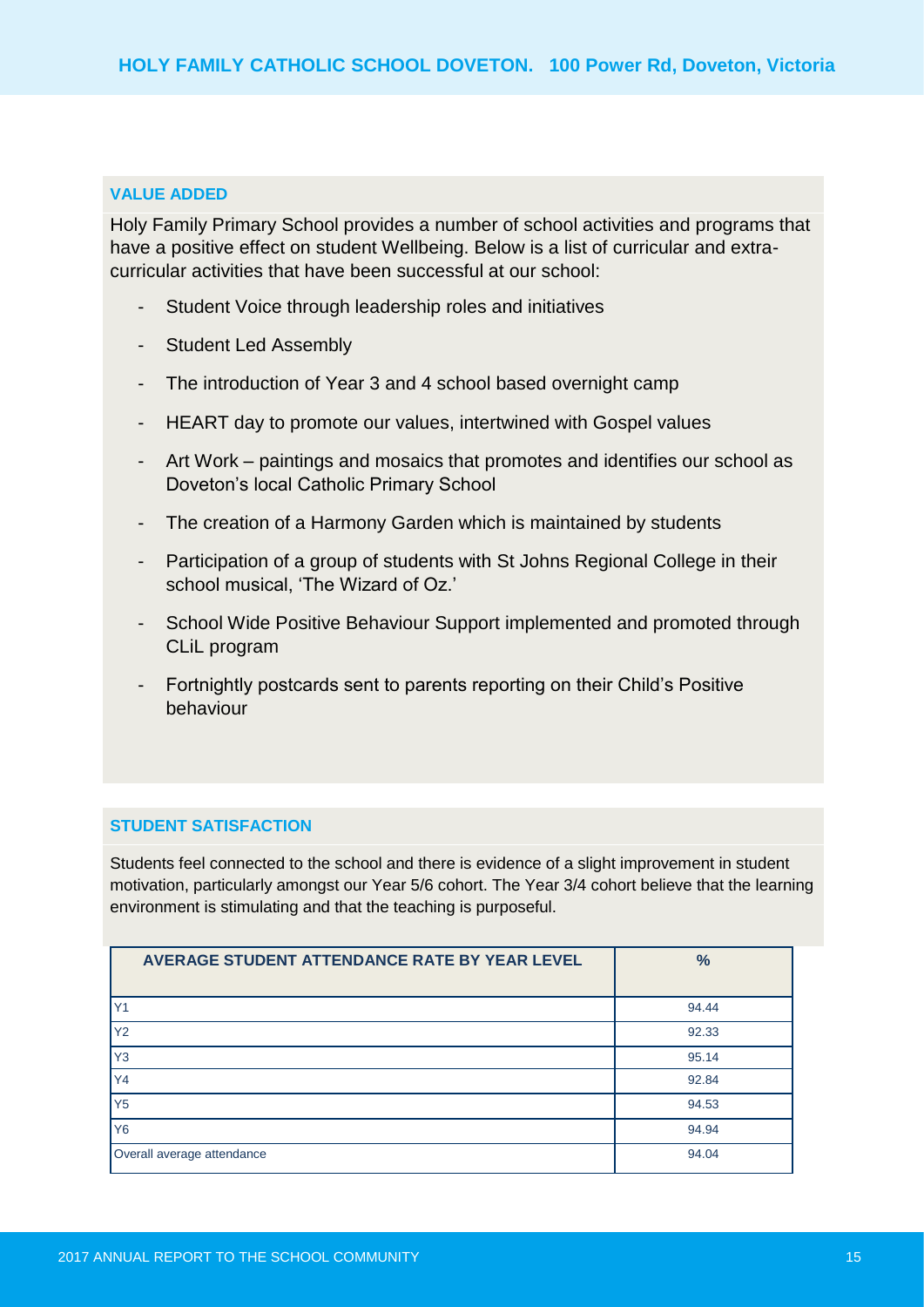### **Child Safe Standards**

#### **Goals**

**Develop an explicit Child Safety Culture at Holy Family**

#### *Intended Outcomes*

*To implement all that actions required to comply with the seven Child Safety Standards.*

*Document and share the Child Safety Standards with the staff and community.*

#### **Achievements**

By the end of 2017 the child safe standards were implemented in the school. The staff and community are well aware of the requirements and we are continuing our relationship with Safe Smart Solutions.

There have been considerable changes in how we operate on a day to day basis. Examples being how visitors sign in to the school and the documentation that we now produce when having excursions.

We use the Passtab system to electronically store all information including a digital image of all visitors to the school. The data is stored offsite and the system emails me straightaway if a visitor's information is incorrect.

All staff records related to the Child Safe Standards are scanned and stored in our system and it lets us now when records need to be updated.

During 2017 Child Safe Standards became a permanent agenda item at staff and leadership meetings.

Through staff meetings we give staff professional development around the standards so that they are aware of the background, formation and implementation of the standards.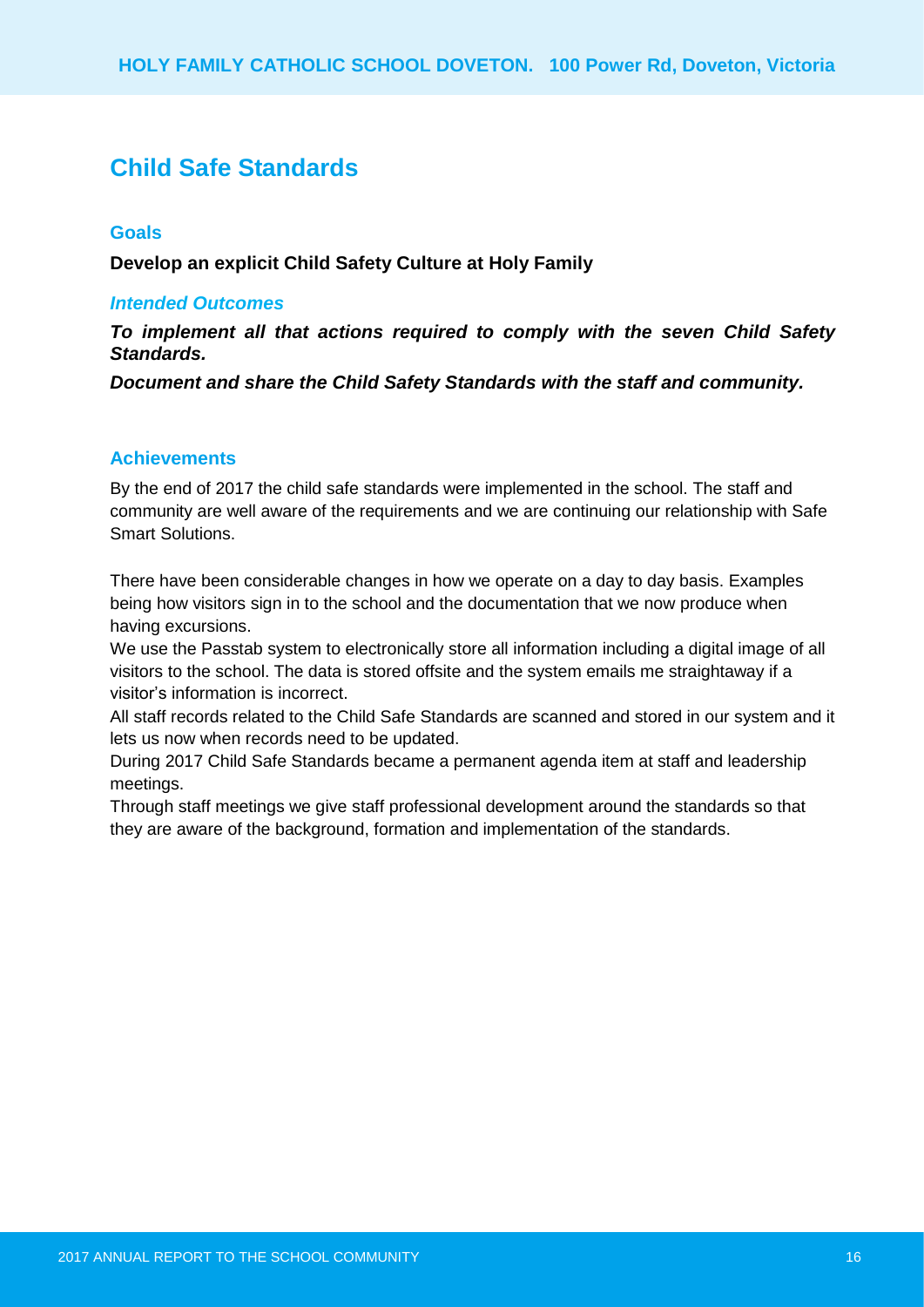### **Leadership & Management**

#### **Goals**

**To create a professional culture of dialogue, trust and reflective practice to positively impact on improved student learning Intended Outcomes**

### **That the staff climate will improve**

#### **Achievements**

During 2017 the school leadership team remained the same with the Principal, Religious Education and Learning and Teacher Leader and the Wellbeing leader. We also in 2017 had a teacher addressing Literacy in the school and another teacher streamlining Technology and STEM within the school.

The school leadership team is driven by a desire to continually improve learning through a strengthened professional culture. We look for improvements in all aspects of the school and are guided by a combination of experience, knowledge and current educational research. The leadership team has a belief in lifelong learning and in 2017 the Principal continued studying at ACU doing a Masters of Business Administration Executive and the Religious Education Learning and Teaching Leader complete a Masters of Educational Leadership.

The leadership team attended a number of CEM professional learning opportunities including the Learning and Teaching Networks as well as the Principal, Religious Education and Student Services Networks.

At the start of 2017 the leadership team discussed the school's appraisal process, making necessary changes to improve this process. The teachers set goals based on the AITSIL teaching standards and strive for continual improvement of their teaching practice. The principal also has appraisal, hiring an external appraiser to provide feedback after interviewing staff and reading the principal's self-reflections.

The leadership team looks for opportunities to give the school community a voice and uses parent forums, surveys, the newsletter and school events to do this. We held parent forums to gauge parent opinion about how the school is operating and for parents to voice their ideas. In 2017 the Parents and Friends Association formed a new committee under a new constitution and has organized events within the school.

In 2017 we used what we had learnt in numeracy and applied it to literacy in the school. We had advisors from the Catholic Education Office assisting in this which will continue into next year.

The school leadership team which continually looks at becoming more effective, continued the learning that took place in 2016. Everything that the school leadership does is aimed at enhancing the learning and teaching for the students and is firmly grounded in contemporary educational research.

We unpacked the SIS data with staff during the year so that as a group we could look at what the data was telling us about our organizational and teaching climate, in order to use the information to guide future actions.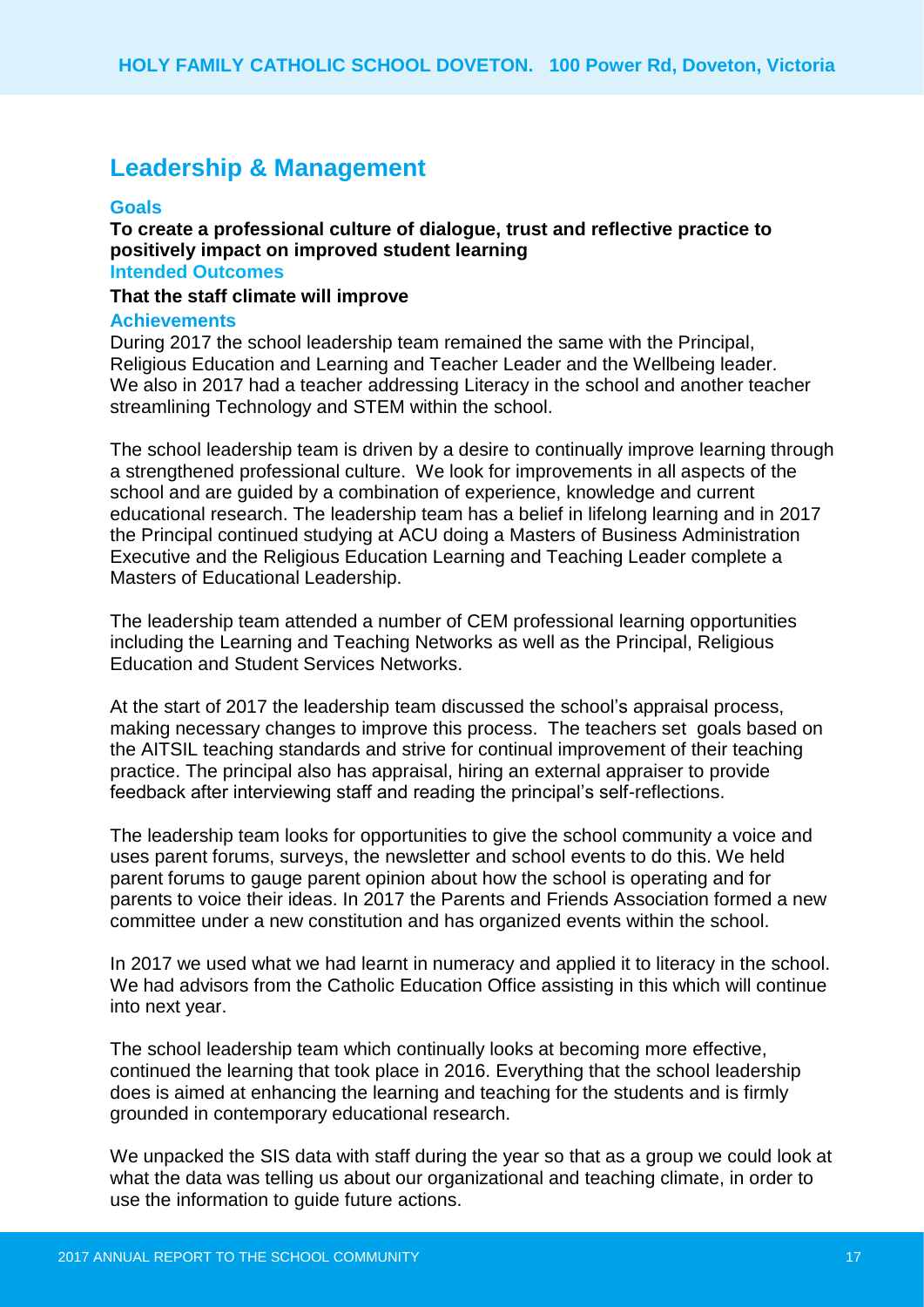The leadership team also focused on making improvements to what was a very effective and safe learning environment for the students through continuing involvement in School Wide Positive Behaviour Support.

After trialing Mappen at the end of Term 4 in 2016 the leadership team and teachers were keen to use the program in 2017. It proved to be successful and gave new direction to the teaching and learning in Inquiry.

Through a supportive leadership team, we are focused on celebrating the successes within our school but also facing the challenges head on. With a shared vision and high expectations, we are committed to improving the learning outcomes for all of our students. The leadership team is committed to providing the students at Holy Family school with a Faith based education that is grounded in contemporary educational research.

| <b>EXPENDITURE AND TEACHER PARTICIPATION IN PROFESSIONAL LEARNING</b>                                                                                                                                                                                                                                                                                                                                                 |        |
|-----------------------------------------------------------------------------------------------------------------------------------------------------------------------------------------------------------------------------------------------------------------------------------------------------------------------------------------------------------------------------------------------------------------------|--------|
| <b>DESCRIPTION OF PL UNDERTAKEN IN 2016</b>                                                                                                                                                                                                                                                                                                                                                                           |        |
| <b>STEM</b><br>PLT's and staff meeting in all curriculum areas<br>$\bullet$<br>Learning and Teaching Network<br>$\bullet$<br>Leadership Team Roles and Responsibilities<br>$\bullet$<br><b>Maths Intervention</b><br>A large number of CEOM activities<br>$\bullet$<br>Feedback<br>2 leadership team members continued their Masters level degrees<br>$\bullet$<br>Interpreting and Analysing SRC Data<br><b>LEAC</b> |        |
| <b>NUMBER OF TEACHERS WHO PARTICIPATED IN PL</b>                                                                                                                                                                                                                                                                                                                                                                      | 14     |
| <b>AVERAGE EXPENDITURE PER TEACHER FOR PL</b>                                                                                                                                                                                                                                                                                                                                                                         | \$2300 |

#### **TEACHER SATISFACTION**

Teachers believe their professional growth has developed and that appraisal and recognition process have improved their professional learning. Role clarity and teacher engagement have also improved. Other areas have either slightly improved or remained the same.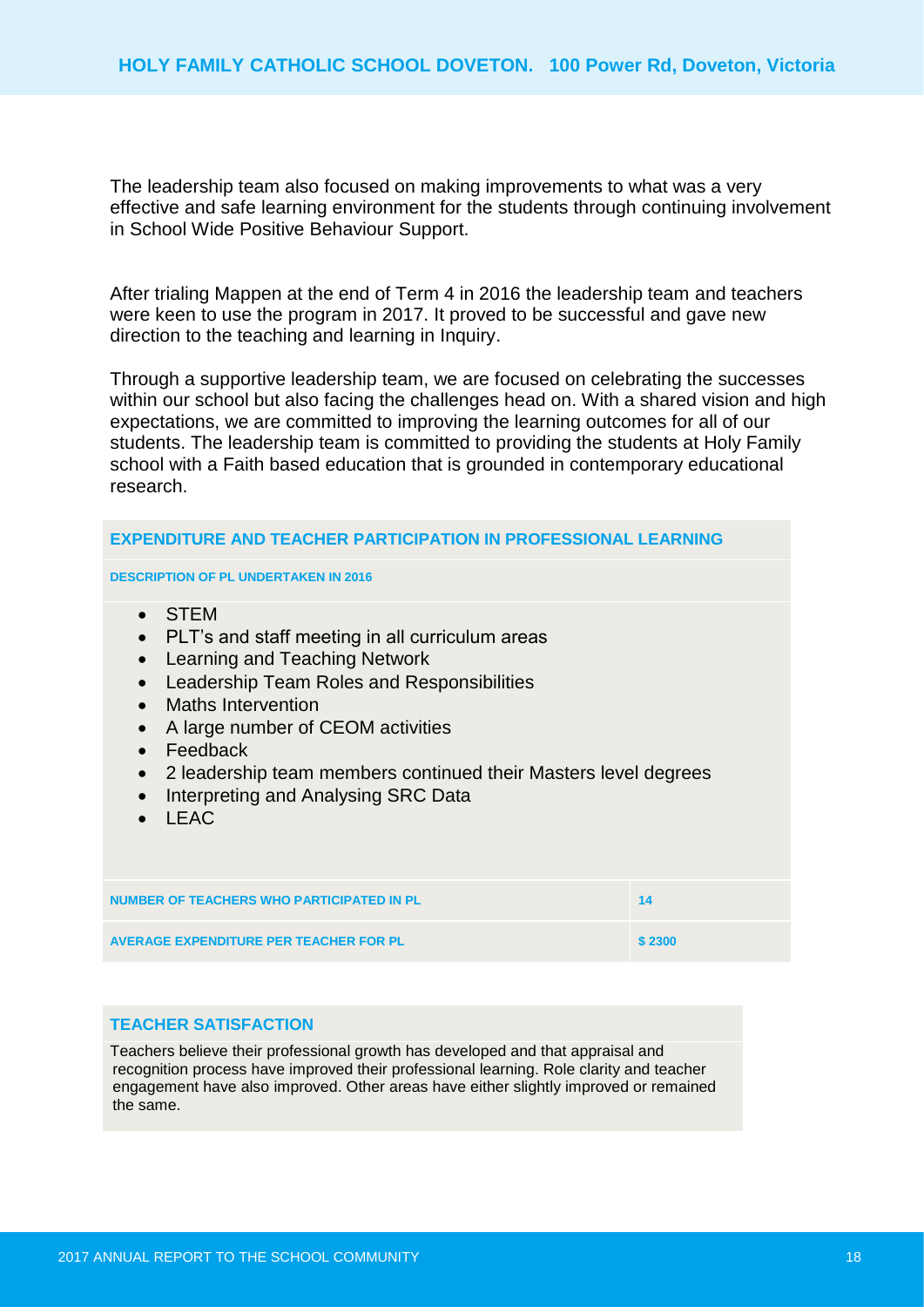| <b>TEACHING STAFF ATTENDANCE RATE</b> |        |
|---------------------------------------|--------|
| Teaching Staff Attendance Rate        | 87.09% |

| <b>TEACHER QUALIFICATIONS</b> |          |
|-------------------------------|----------|
| Doctorate                     | $0.00\%$ |
| <b>Masters</b>                | 16.67%   |
| Graduate                      | 8.33%    |
| Certificate Graduate          | 8.33%    |
| Degree Bachelor               | 66.67%   |
| Diploma Advanced              | 25.00%   |
| No Qualifications Listed      | 33.33%   |

| <b>STAFF COMPOSITION</b>        |        |  |
|---------------------------------|--------|--|
| <b>Principal Class</b>          |        |  |
| Teaching Staff (Head Count)     | 15     |  |
| <b>FTE Teaching Staff</b>       | 11.900 |  |
| Non-Teaching Staff (Head Count) | 9      |  |
| <b>FTE Non-Teaching Staff</b>   | 8.082  |  |
| Indigenous Teaching Staff       | U      |  |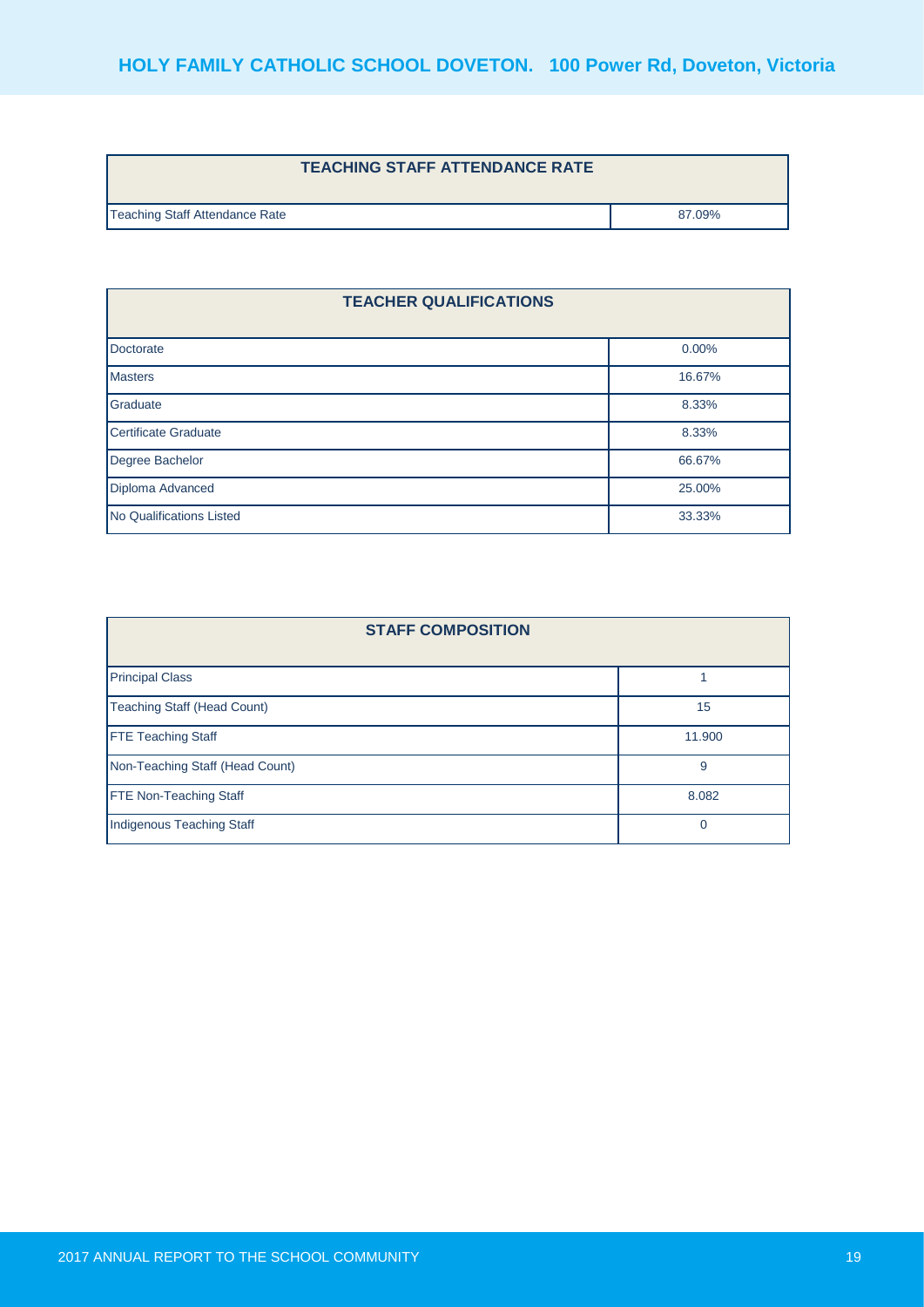### **School Community**

#### **Goals**

**That students demonstrate greater responsibility for their behaviour and relationships.**

#### **Intended Outcomes**

**That learning links between school and home are strengthened.**

#### **Achievements**

Holy Family is an inviting school community. Visitors regularly comment on how are welcomed into the school by children and are treated with respect and courtesy. This illustrates how our School Wellbeing Values - shown through the acronym of HEART are part of the school's culture and are 'lived' rather than just a set of statements. The HEART Values is the cornerstone for how children experience growth and progress. Through our wellbeing initiatives a positive culture is developed throughout the school. We have endeavored to enhance this culture further by adopting and following the process of School Wide Positive Behavior support.

At Holy Family we are proactive in engaging in conversations with parents. These can be either formal or informal, about keeping parents up-to-date with what is happening in the school, and to gage their opinion about future school direction. Parent forums are an organised method used to survey parent opinion. These are attended by the school leadership team so questions can be directed to the person responsible for that aspect of education within the school. Parents acknowledge that their viewpoints are valued and that they are a key component of their child's education.

During 2017 we continued to host community events that fostered parental involvement. These events were both community and educationally based. These included:

- Family Prayer Night
- Maths Night
- Harmony Day
- HEART Day
- Holy Family Day
- Mission Fair
- Mother and Fathers day events
- Parent Teacher Interviews
- School Athletics Carnival.

All these events enabled parents to interact and form relationships with other parents and cement existing relationships with staff.

We also communicate with parents through our website, newsletter, parent forums, surveys and formal and informal conversations.

We believe in being proactive when communicating with parents and if teacher's believe that children have social and emotional or educational needs we work in partnership to support their child.

In 2017 we rejuvenated the Parents and Friends Association and a new committee was formed. Meetings were attended by a number of interested parents, with some members being new families to our school. The P&F held a working bee, assisted in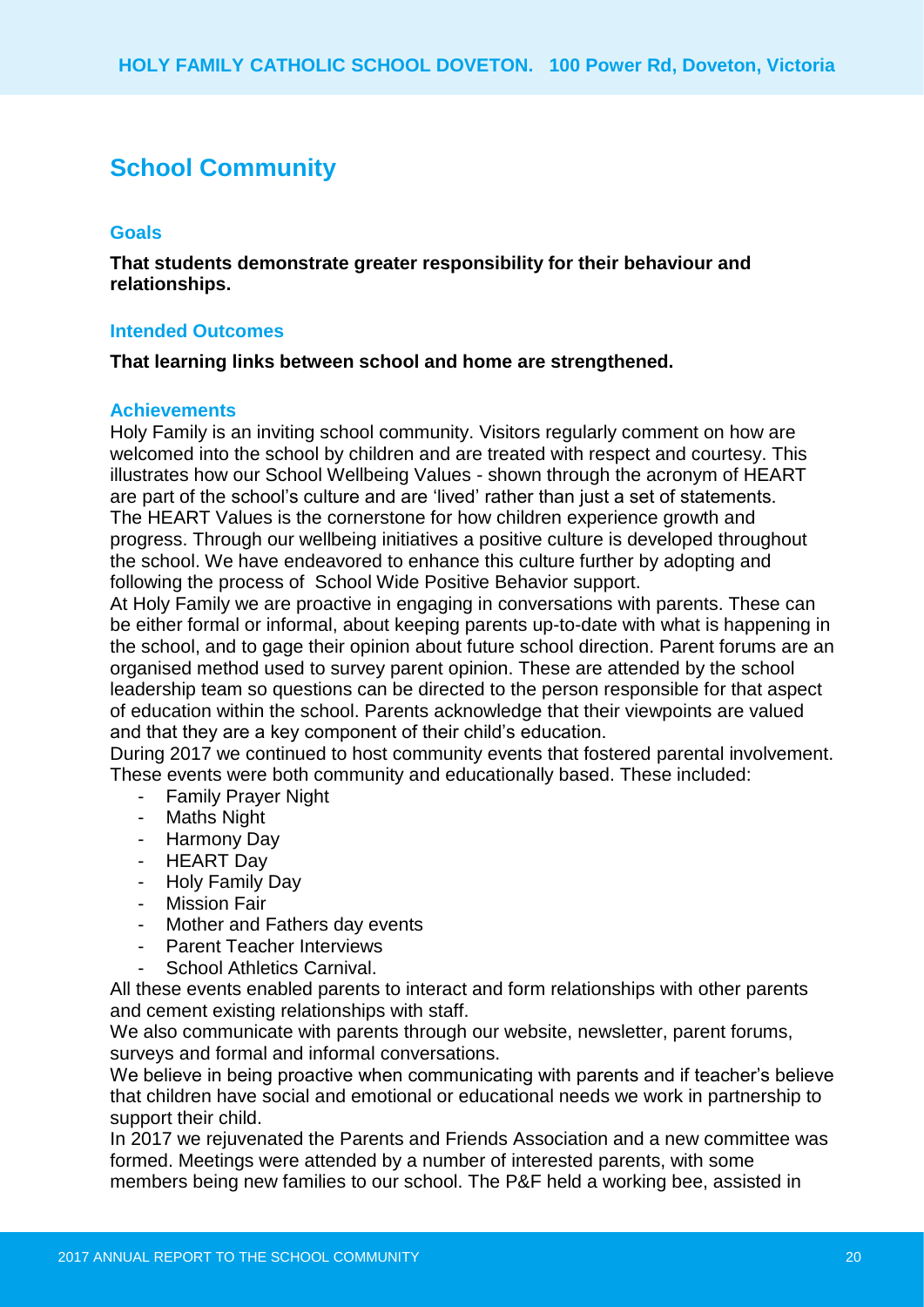fundraising and endeavored to create opportunities for more social interactions for parents.

Links with local kindergartens were maintained and visits were arranged so the preschool children could engage in literacy-based activities with some of the children from Prep.

The school and parish collaboratively ran the Sacramental Program and parish members continued to be involved in the school through the breakfast club and school events.

At the end of the school year we organised a BBQ with parents and children at Lysterfield Lake after our annual Family Carols and Prize giving. This was attended by a great number of families, creating an enjoyable opportunity for staff, parents and children to engage in a different context.

#### **PARENT SATISFACTION**

Parents scores in all areas of the survey remain high and show that on the whole they are satisfied with the direction of the school, and the pastoral care of their children at school.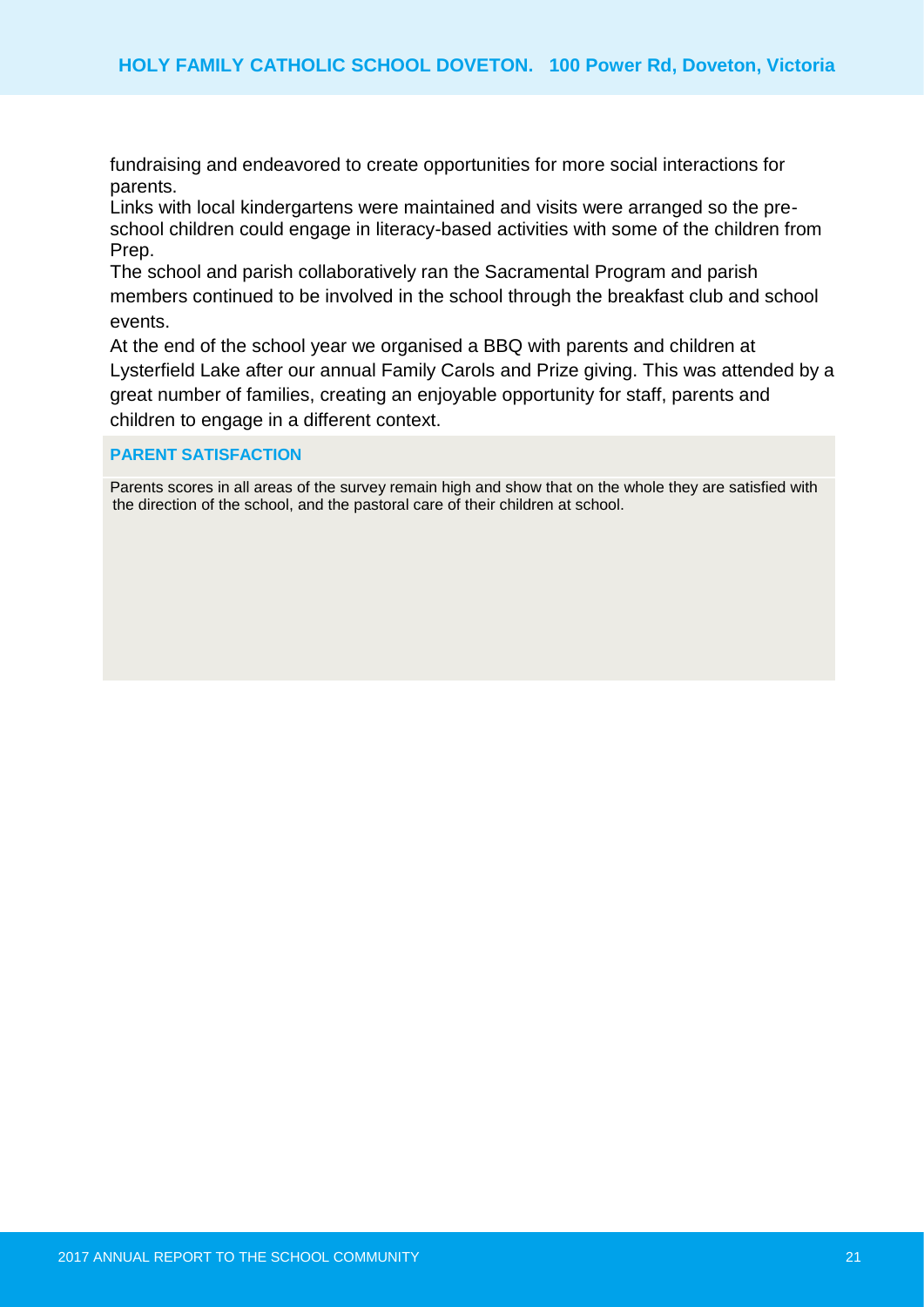### **VRQA Compliance Data**

#### **School Governance**

- Democratic Principles*. Programs and teaching support and promote the principles and practice of Australian democracy*
- School Governance Structure *The governance of a school is structured to enable the school to develop its strategic direction, effectively manage its finances and fulfil its legal obligations.*
- $\checkmark$  Probity

*On file at the school, there is a completed Declaration of Good Character OR a Fit and Proper Person Declaration for the principal, parish priest, members of the governing body and proprietor.*

*(Please note: A 'fit and proper person' declaration is replacing the 'good character' declaration. Currently, both declarations are acceptable. As of 1 July 2018, all schools must*  have the 'fit and proper person declaration in place to be compliant with the Education and *Training Reform Regulations 2017).*

- $\checkmark$  School Philosophy *A school must have a clear statement of its philosophy*
- $\checkmark$  Not-for-profit Status *A school must be a not-for-profit school*

#### **Enrolment**

- Minimum Enrolments (**#**) *School has at least the minimum number required by the standard, or as approved by the VRQA.*
- $\checkmark$  Register of Enrolments *An enrolment register which is accurate and contains the information required in the standard.*
- $\checkmark$  Enrolment Policy *Clearly defined enrolment policy that complies with all applicable State or Commonwealth laws.*

#### **Curriculum and Student Learning**

- Curriculum Framework (**#**) *Framework is in place for the organisation, implementation and review of school curriculum and teaching practises which ensures that all eight key learning areas are addressed.*
- Student Learning Outcomes *Processes are in place to plan for, and achieve improvement in student learning outcomes.*
- $\checkmark$  Monitoring & Reporting on Students' Performance *There is ongoing assessment, monitoring, recording and reporting of each students' performance.*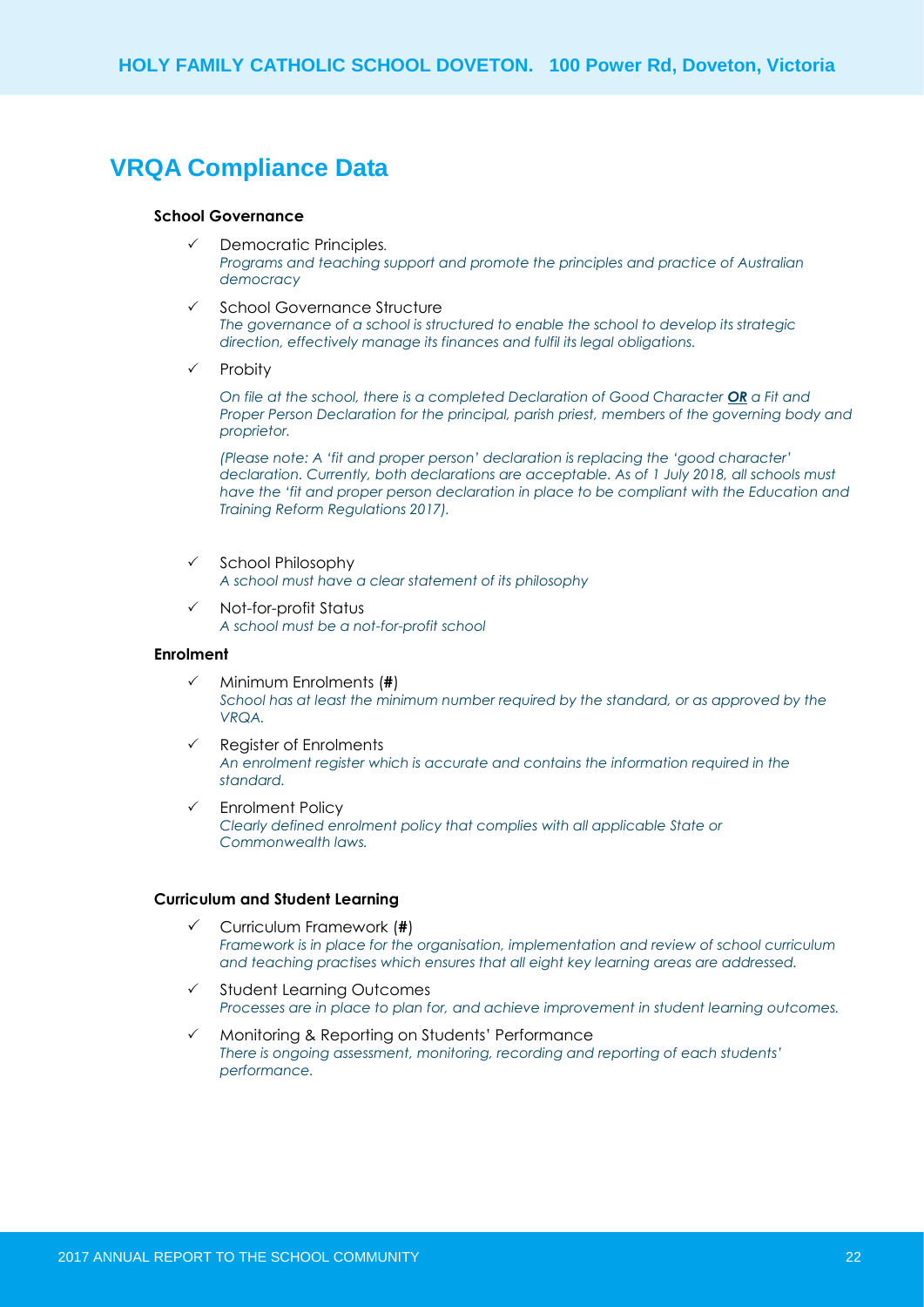#### **Student Welfare**

- Care, Safety and Welfare of students *Policies in accordance with any applicable State and Commonwealth laws. Staff are advised of their obligations under these laws.*
- $\checkmark$  Student welfare

*Policies and procedures relating to the duty of care owed to students, student welfare, bullying and harassment (including cyber bullying) and managing complaints and grievances.*

#### $\checkmark$  Student safety

*Policies and procedures in place to protect students from reasonably foreseeable injury, which includes necessary and appropriate maintenance of the premises and making extra provision for younger students or students with disabilities.* 

*Proper arrangements for on-site supervision, off-site activities, the risk of bushfire in the activity location and the safety and welfare of students learning with an external provider.* 

*Ensuring all staff understand mandatory reporting, and the failure to disclose and failure to protect offences.*

Student care

*Policies and procedures in place for ill students, distribution of medicine, first aid register, first aid training and recording student medical conditions*

Managing the risk of child abuse

*School has developed policies, procedures, measures and practices in accordance with Ministerial Order No. 870 for managing the risk of child abuse by implementation of minimum standards for a child safe environment, and responding to allegations of child abuse of a student at the school by someone connected to the school - another student, employee, contractor, volunteer or other person connected to the school.*

Anaphylaxis management policy

*If the school is aware of a student at the school who has been diagnosed as being at risk of anaphylaxis, the school must have an anaphylaxis management policy which meets all the requirements of Ministerial Order No. 706*

Emergency bushfire management

*Monitor daily attendance and identify absences from school or class*

- $\checkmark$  Student Discipline Policies relating to the discipline of students must be based on principles of procedural *fairness and must not permit corporal punishment.*
- Attendance Monitoring *Monitor daily attendance and identify absences from school or class*
- $\checkmark$  Attendance Register *Maintain an attendance register, record attendance at least twice per day as well as any reason for a student's absence*

#### **Staff Employment**

- $\checkmark$  Teacher Registration *All teachers employed to teach at school are registered or have permission to teach*
- $\checkmark$  Compliance Working with Children Act 2005 *The requirements of the Working with Children Act 2005 are complied with in respect of the employment of all staff and any others having direct contact with children at the school*

#### **School Infrastructure**